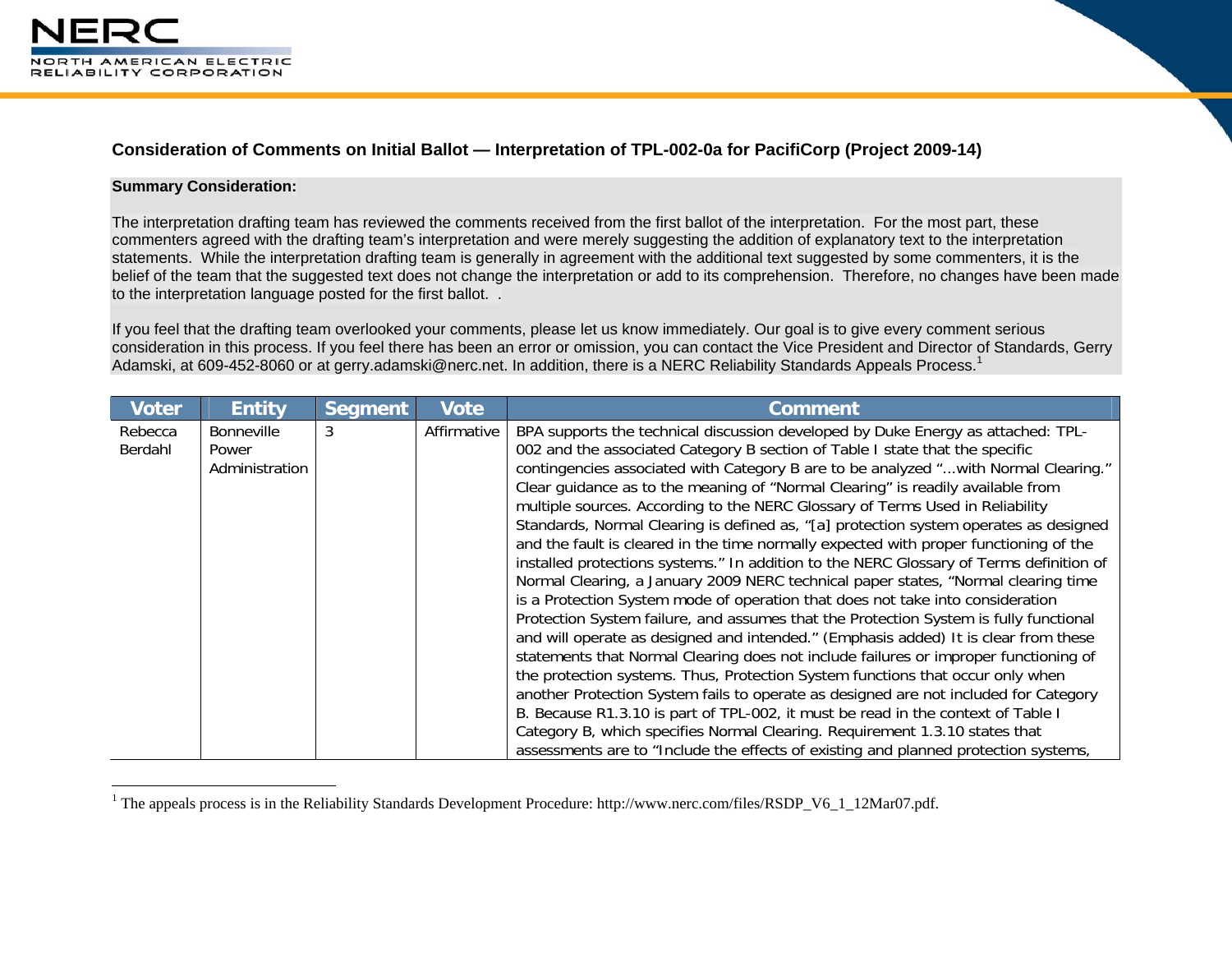| <b>Voter</b> | <b>Entity</b> | <b>Segment</b> | <b>Vote</b> | <b>Comment</b>                                                                                                                                                                                                                                                                                                                                                                                                                                                                                                                                                                                                                                                                                                                                                                                                                                                                                                                                                                                                                                                                                                                                                                                                                                                                                                                                                                                                                                                                                                                                                                                                                                                                                                                                                                                                                                                                                                                                                                                                                                                                                     |
|--------------|---------------|----------------|-------------|----------------------------------------------------------------------------------------------------------------------------------------------------------------------------------------------------------------------------------------------------------------------------------------------------------------------------------------------------------------------------------------------------------------------------------------------------------------------------------------------------------------------------------------------------------------------------------------------------------------------------------------------------------------------------------------------------------------------------------------------------------------------------------------------------------------------------------------------------------------------------------------------------------------------------------------------------------------------------------------------------------------------------------------------------------------------------------------------------------------------------------------------------------------------------------------------------------------------------------------------------------------------------------------------------------------------------------------------------------------------------------------------------------------------------------------------------------------------------------------------------------------------------------------------------------------------------------------------------------------------------------------------------------------------------------------------------------------------------------------------------------------------------------------------------------------------------------------------------------------------------------------------------------------------------------------------------------------------------------------------------------------------------------------------------------------------------------------------------|
|              |               |                |             | including any backup or redundant systems." As stated above, the TPL-002 Category<br>B analysis is performed with Normal Clearing. As the definition for Normal Clearing<br>explains, the protection system must be analyzed consistent with proper operation,<br>and with "Normal Clearing," that is, no failure is assumed. During Normal Clearing, a<br>backup relay (which will have an intentional time delay relative to the primary relay)<br>does not come into play because the primary relays will operate to clear the fault<br>before the backup relays, with the designed intentional time delay, operate. In the<br>context of R1.3.10, there is no effect of backup relaying because the primary or<br>redundant protection will act to properly clear the fault. Requirement 1.3.10 does<br>require that all elements expected to be removed from service through normal<br>operations of the Protection Systems be removed in simulations. Faulted elements<br>may be removed by primary, backup or redundant protection systems; however, for<br>Category B, the Protection Systems considered must be limited to those that act only<br>under Normal Clearing conditions. To interpret TPL-002 in another way, i.e., to take<br>failure of the primary protection into account at the Category B level in Table I, would<br>mean that all protection system components theoretically subject to failures, unless<br>mitigated by redundancy, would need to be modeled as having failed. This would in<br>turn mean that proper functioning of the Normal Clearing protection scheme as<br>designed would never be analyzed, a clearly illogical result, and not the result that<br>Category B was intended to simulate The study of the reliability of protections systems<br>and potential failure of their components should be the subject of a separate standard<br>or requirements, and there is much to consider in establishing those. In that respect,<br>Duke supports the current NERC Standard Authorization Request (SAR) for Reliability<br>of Protection Systems. |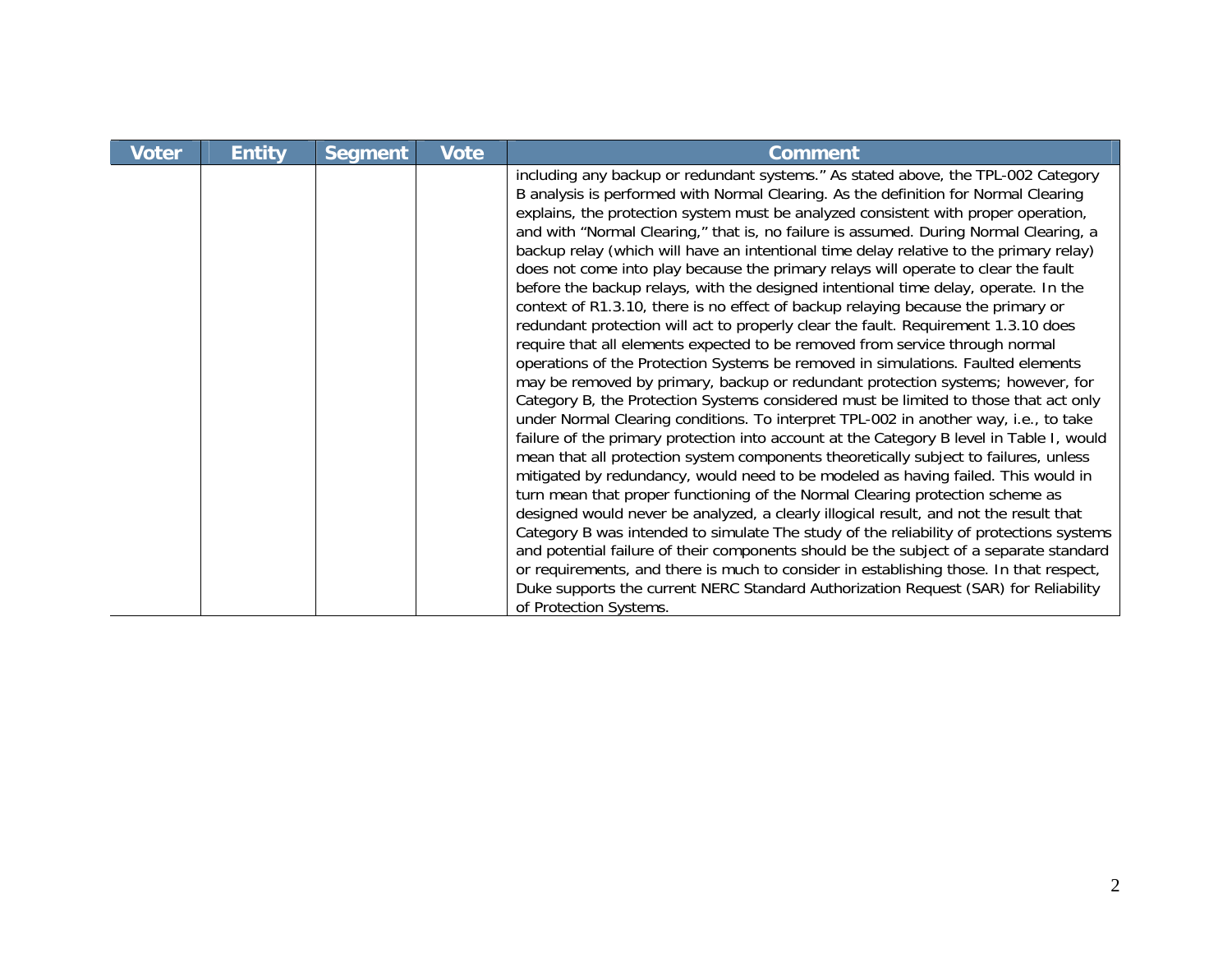| <b>Voter</b>               | <b>Entity</b>                  | <b>Segment</b> | <b>Vote</b> | <b>Comment</b>                                                                                                                                                                                                                                                                                                                                                                                                                                                                                                                                                                                                                                                                                                                                                                                                                                                                                                                                                  |
|----------------------------|--------------------------------|----------------|-------------|-----------------------------------------------------------------------------------------------------------------------------------------------------------------------------------------------------------------------------------------------------------------------------------------------------------------------------------------------------------------------------------------------------------------------------------------------------------------------------------------------------------------------------------------------------------------------------------------------------------------------------------------------------------------------------------------------------------------------------------------------------------------------------------------------------------------------------------------------------------------------------------------------------------------------------------------------------------------|
| Louis S<br>Slade           | Dominion<br>Resources,<br>Inc. | 6              | Affirmative | Dominion agrees with the draft interpretation in that TPL-002 and the associated<br>Category B assessments should be made as stated with Normal Clearing of the<br>protection systems. Normal clearing times are when the relays operate as designed.<br>In the current TPL standards, TPL-002 Category B events are assessments of single<br>contingency events. To consider anything beyond Normal Clearing times for protection<br>systems would move those assessments into TPL-003 Category C events which are<br>reserved for multiple contingencies. Specifically, TPL-003 categories C6 through C9<br>require the assessment of delayed clearing or protection system failures. In addition,<br>Dominion agrees with the additional technical support offered in the comments of<br>Duke Energy and recommends that the drafting team include that support in the<br>record of discussion of the proposed interpretation.                               |
| William L.<br>Thompson     | Dominion<br>Virginia Power     |                | Affirmative | Dominion Virginia Power agrees with the draft interpretation in that TPL-002 and the<br>associated Category B assessments should be made as stated with Normal Clearing of<br>the protection systems. Normal clearing times are when the relays operate as<br>designed. In the current TPL standards, TPL-002 Category B events are assessments<br>of single contingency events. To consider anything beyond Normal Clearing times for<br>protection systems would move those assessments into TPL-003 Category C events<br>which are reserved for multiple contingencies. Specifically, TPL-003 categories C6<br>through C9 require the assessment of delayed clearing or protection system failures.<br>In addition, Dominion Virginia Power agrees with the additional technical support<br>offered in the comments of Duke Energy and recommends that the drafting team<br>include that support in the record of discussion of the proposed interpretation. |
| <b>Stanley M</b><br>Jaskot | Entergy<br>Corporation         | 5              | Negative    | aggree with the comments from Duke Energy                                                                                                                                                                                                                                                                                                                                                                                                                                                                                                                                                                                                                                                                                                                                                                                                                                                                                                                       |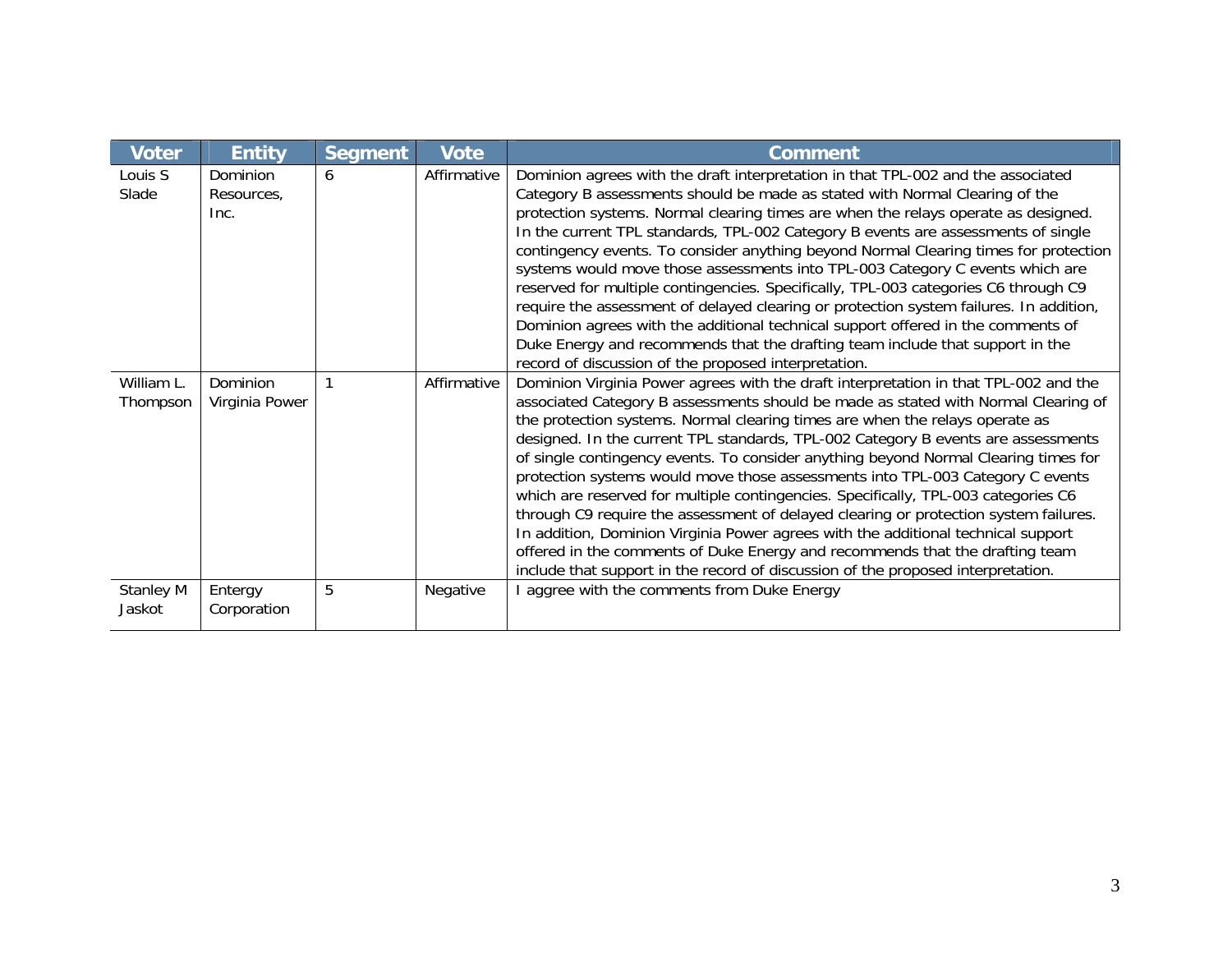| <b>Voter</b>         | <b>Entity</b>                      | <b>Segment</b> | <b>Vote</b> | <b>Comment</b>                                                                                                                                                                                                                                                                                                                                                                                                                                                                                                                                                                                                                                                                                                                                                                                                                                                                                                                                                                                                                                                                                                                                                                                                                                                                                                                                                                                                                                                                                                                                                                                                                                                                                                                                                                                                                                                                                                                                                                                                                                                                                                                                                                                                                                                                                                                                                                                                                                                                                                                                                                                                                                                                                                                                                                                                                                                                                         |
|----------------------|------------------------------------|----------------|-------------|--------------------------------------------------------------------------------------------------------------------------------------------------------------------------------------------------------------------------------------------------------------------------------------------------------------------------------------------------------------------------------------------------------------------------------------------------------------------------------------------------------------------------------------------------------------------------------------------------------------------------------------------------------------------------------------------------------------------------------------------------------------------------------------------------------------------------------------------------------------------------------------------------------------------------------------------------------------------------------------------------------------------------------------------------------------------------------------------------------------------------------------------------------------------------------------------------------------------------------------------------------------------------------------------------------------------------------------------------------------------------------------------------------------------------------------------------------------------------------------------------------------------------------------------------------------------------------------------------------------------------------------------------------------------------------------------------------------------------------------------------------------------------------------------------------------------------------------------------------------------------------------------------------------------------------------------------------------------------------------------------------------------------------------------------------------------------------------------------------------------------------------------------------------------------------------------------------------------------------------------------------------------------------------------------------------------------------------------------------------------------------------------------------------------------------------------------------------------------------------------------------------------------------------------------------------------------------------------------------------------------------------------------------------------------------------------------------------------------------------------------------------------------------------------------------------------------------------------------------------------------------------------------------|
| Pat G.<br>Harrington | BC Hydro and<br>Power<br>Authority | 3              | Negative    | I have cast a negative ballot because, although I agree with the interpretation<br>proposed by the Standards Drafting Team (SDT), I believe that it would be worthwhile<br>to provide a more detailed interpretation as suggested by Ed Ernst of Duke Energy in<br>his 2009-May-28 email to the NERC Registered Ballot Body. This may avoid future<br>requests for interpretation of this standard. I propose that the SDT consider the<br>following wording for the interpretation in the next round of balloting: Conclusion TPL-<br>002-0a requires that system studies or simulations be made to assess the impact of<br>single contingencies with Normal Clearing. TPL-002 0a and the associated Category B<br>section of Table I state that the specific contingencies associated with Category B are<br>to be analyzed "with Normal Clearing." Clear guidance as to the meaning of "Normal<br>Clearing" is readily available from multiple sources. According to the NERC Glossary of<br>Terms Used in Reliability Standards, [NERC, February 12, 2008 Glossary of Terms<br>Used in Reliability Standards at page 11<br>(http://www.nerc.com/files/Glossary_12Feb08.pdf)]. Normal Clearing is defined as,<br>"[a] protection system operates as designed and the fault is cleared in the time<br>normally expected with proper functioning of the installed protections systems." In<br>addition to the NERC Glossary of Terms definition of Normal Clearing, a January 2009<br>NERC technical paper [NERC, PROTECTION SYSTEM RELIABILITY REDUNDANCY OF<br>PROTECTION SYSTEM ELEMENTS 14 (Technical Paper) (2009;<br>http://www.nerc.com/docs/standards/sar/Project2009-<br>07_Tech_Paper_Reliability_of_Protection_Systems_2009Jan20.pdf).] states, "Normal<br>clearing time is a Protection System mode of operation that does not take into<br>consideration Protection System failure, and assumes that the Protection System is<br>fully functional and will operate as designed and intended." (Emphasis added) It is<br>clear from these statements that Normal Clearing does not include failures or<br>improper functioning of the protection systems. Thus, Protection System functions<br>that occur only when another Protection System fails to operate as designed are not<br>included for Category B. TPL-002-0a R1.3.10 does require that all elements expected<br>to be removed from service through normal operation of the Protection Systems be<br>removed in simulations. This standard does not require an assessment of the<br>Transmission System performance due to a Protection System failure or Protection<br>System misoperation. Protection System failure or Protection System misoperation is<br>addressed in TPL-003-0 â€" System Performance following Loss of Two or More Bulk<br>Electric System Elements (Category C) and TPL-004-0 â€" System Performance |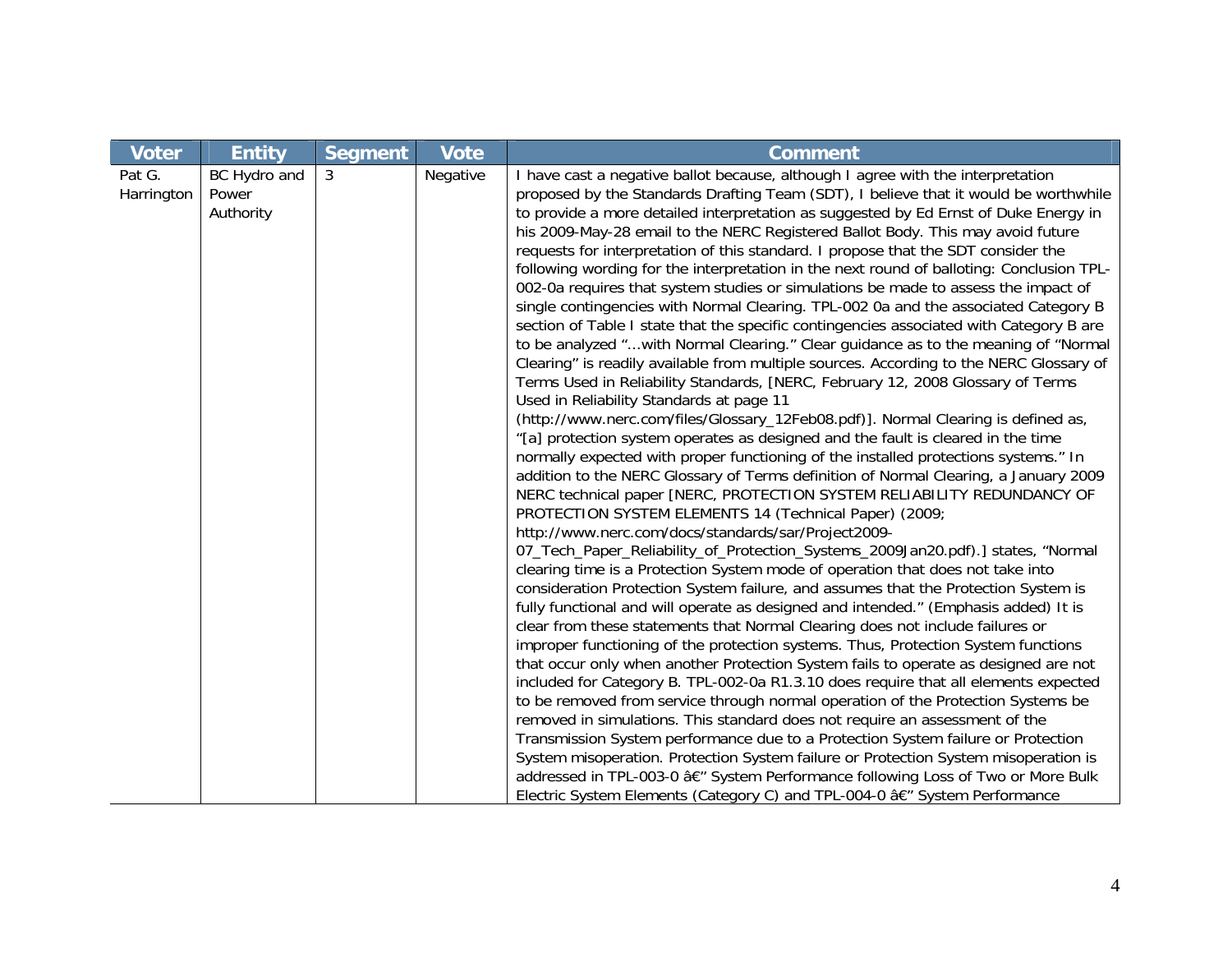| <b>Voter</b> | <b>Entity</b> | <b>Segment</b> | <b>Vote</b> | <b>Comment</b>                                                                                                                                                                                                                                                                                                                                                                                                                                                                                                                                                                                                                                                                                                                                                                                                                                                                                                                                                                                                                                                                                                                                                                                                                                                                                                                                                                                                                                                                                                                                                                                                                                                                                                                                                                                                                                                                                                                                                                                                                                                                                                                                                                                                                                                                                                                                                                                                                                                                                                                                                                                                                                                                                                                                                                                              |
|--------------|---------------|----------------|-------------|-------------------------------------------------------------------------------------------------------------------------------------------------------------------------------------------------------------------------------------------------------------------------------------------------------------------------------------------------------------------------------------------------------------------------------------------------------------------------------------------------------------------------------------------------------------------------------------------------------------------------------------------------------------------------------------------------------------------------------------------------------------------------------------------------------------------------------------------------------------------------------------------------------------------------------------------------------------------------------------------------------------------------------------------------------------------------------------------------------------------------------------------------------------------------------------------------------------------------------------------------------------------------------------------------------------------------------------------------------------------------------------------------------------------------------------------------------------------------------------------------------------------------------------------------------------------------------------------------------------------------------------------------------------------------------------------------------------------------------------------------------------------------------------------------------------------------------------------------------------------------------------------------------------------------------------------------------------------------------------------------------------------------------------------------------------------------------------------------------------------------------------------------------------------------------------------------------------------------------------------------------------------------------------------------------------------------------------------------------------------------------------------------------------------------------------------------------------------------------------------------------------------------------------------------------------------------------------------------------------------------------------------------------------------------------------------------------------------------------------------------------------------------------------------------------------|
|              |               |                |             | Following Extreme Events Resulting in the Loss of Two or More Bulk Electric System<br>Elements (Category D). Because R1.3.10 is part of TPL-002, it must be read in the<br>context of Table I Category B, which specifies Normal Clearing. Requirement 1.3.10<br>states that assessments are to "Include the effects of existing and planned protection<br>systems, including any backup or redundant systems." As stated above, the TPL-002<br>Category B analysis is performed with Normal Clearing. As the definition for Normal<br>Clearing explains, the protection system must be analyzed consistent with proper<br>operation, and with "Normal Clearing," that is, no failure is assumed. During Normal<br>Clearing, a backup relay (which will have an intentional time delay relative to the<br>primary relay) does not come into play because the primary relays will operate to<br>clear the fault before the backup relays, with the designed intentional time delay,<br>operate. In the context of R1.3.10, there is no effect of backup relaying because the<br>primary or redundant protection will act to properly clear the fault. Faulted elements<br>may be removed by primary, backup or redundant protection systems; however, for<br>Category B, the Protection Systems considered must be limited to those that act only<br>under Normal Clearing conditions. TPL-002-0a R1.3.10 does not require simulating<br>anything other than Normal Clearing when assessing the impact of a Single Line<br>Ground (SLG) or 3-Phase (3A <sup><math>\sim</math></sup> ) Fault on the performance of the Transmission System.<br>To interpret TPL-002 in another way, i.e., to take failure of the primary protection into<br>account at the Category B level in Table I, would mean that all protection system<br>components theoretically subject to failures, unless mitigated by redundancy, would<br>need to be modeled as having failed. This would in turn mean that proper functioning<br>of the Normal Clearing protection scheme as designed would never be analyzed, a<br>clearly illogical result, and not the result that Category B was intended to simulate. In<br>regards to PacifiCorp's comments on the material impact associated with this<br>interpretation, the interpretation team has the following comment: Requirement R2.1<br>requires "a written summary of plans to achieve the required system performance,"<br>including a schedule for implementation and an expected in-service date that<br>considers lead times necessary to implement the plan. Failure to provide such<br>summary may lead to noncompliance that could result in penalties and sanctions.<br>Thank you for considering this suggestion, -Pat Harrington, B.C. Hydro, Vancouver,<br>Canada. |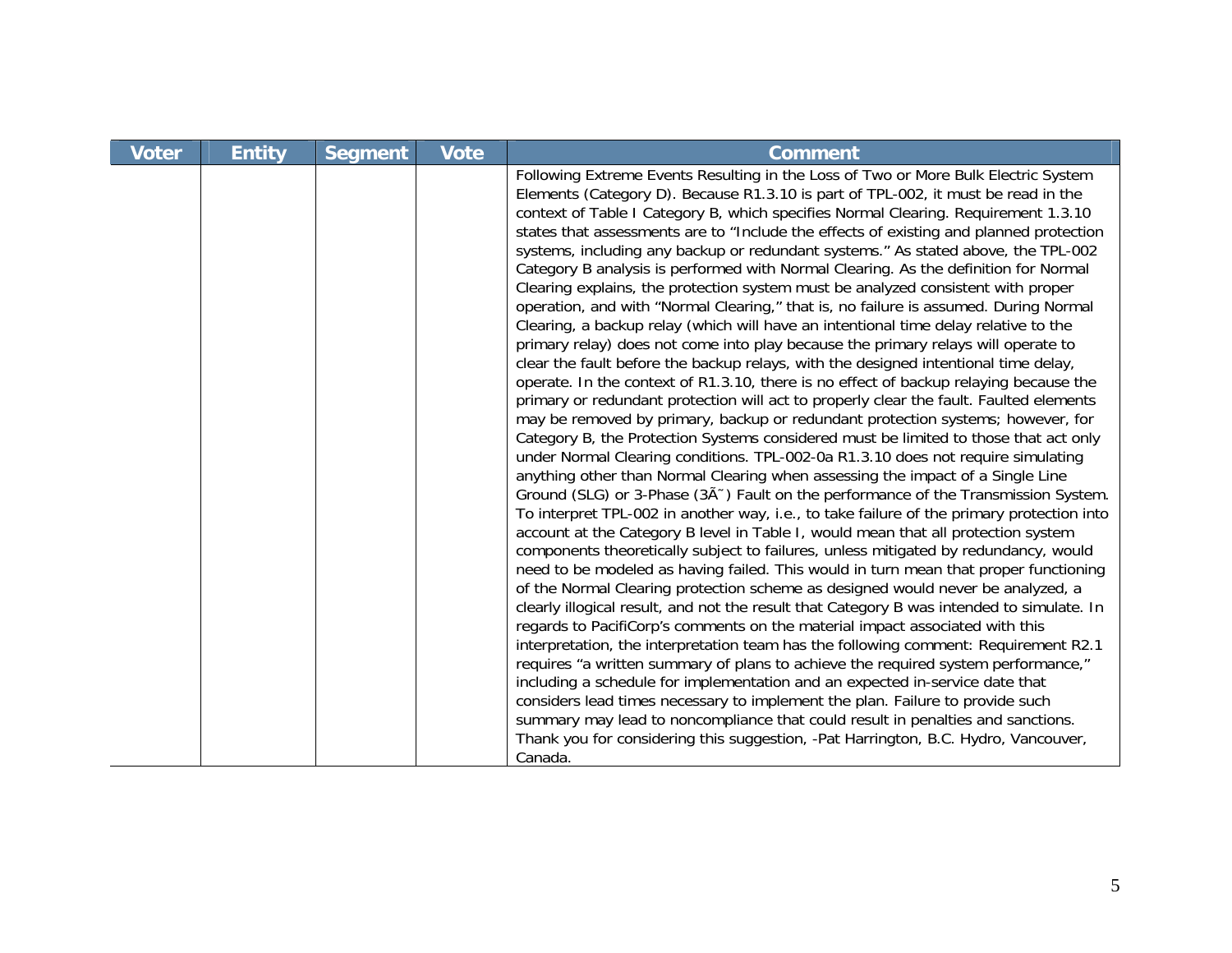| <b>Voter</b>         | <b>Entity</b>                                                     | <b>Segment</b> | <b>Vote</b> | <b>Comment</b>                                                                                                                                                                                                                                                                                                                                                                                                                                                                                                                                                                                                                                                                                                                                                                                                                                                                                                                                                                                                                                                                                                                                                                                                                                                                                                                                                                                                                                                                                                      |
|----------------------|-------------------------------------------------------------------|----------------|-------------|---------------------------------------------------------------------------------------------------------------------------------------------------------------------------------------------------------------------------------------------------------------------------------------------------------------------------------------------------------------------------------------------------------------------------------------------------------------------------------------------------------------------------------------------------------------------------------------------------------------------------------------------------------------------------------------------------------------------------------------------------------------------------------------------------------------------------------------------------------------------------------------------------------------------------------------------------------------------------------------------------------------------------------------------------------------------------------------------------------------------------------------------------------------------------------------------------------------------------------------------------------------------------------------------------------------------------------------------------------------------------------------------------------------------------------------------------------------------------------------------------------------------|
| Richard J.<br>Kafka  | Potomac<br><b>Electric Power</b><br>Co.                           |                | Affirmative | Pepco Holdings supports the comments of Duke and supports the current NERC<br>Standard Authorization Request (SAR) for Reliability of Protection Systems.                                                                                                                                                                                                                                                                                                                                                                                                                                                                                                                                                                                                                                                                                                                                                                                                                                                                                                                                                                                                                                                                                                                                                                                                                                                                                                                                                           |
| Hubert C.<br>Young   | South<br>Carolina<br>Electric & Gas<br>Co.                        | 3              | Affirmative | SCE&G agrees with the comments submitted by Duke Energy on this matter.                                                                                                                                                                                                                                                                                                                                                                                                                                                                                                                                                                                                                                                                                                                                                                                                                                                                                                                                                                                                                                                                                                                                                                                                                                                                                                                                                                                                                                             |
| John D.<br>Martinsen | <b>Public Utility</b><br>District No. 1<br>of Snohomish<br>County | $\overline{4}$ | Affirmative | Snohomish County Public Utility District agrees with the draft interpretation. The<br>District also supports Duke's proposal to include additional technical support as part of<br>the interpretation. However due to the current confusion with TPL-002-0a the District<br>supports moving to the second/recirculation ballot if the interpretation is approved in<br>this initial ballot, per the NERC Reliability Standards Development Procedure. The<br>District also supports a new effort to address the inclusion of additional technical<br>support material proposed by Duke in a new process.                                                                                                                                                                                                                                                                                                                                                                                                                                                                                                                                                                                                                                                                                                                                                                                                                                                                                                            |
| Paul B.<br>Johnson   | American<br><b>Electric Power</b>                                 | 1              | Affirmative | TPL-002 and the associated Category B section of Table I state that the specific<br>contingencies associated with Category B are to be analyzed "with Normal Clearing."<br>Clear guidance as to the meaning of "Normal Clearing" is readily available from<br>multiple sources. According to the NERC Glossary of Terms Used in Reliability<br>Standards, Normal Clearing is defined as, "[a] protection system operates as designed<br>and the fault is cleared in the time normally expected with proper functioning of the<br>installed protections systems." In addition to the NERC Glossary of Terms definition of<br>Normal Clearing, a January 2009 NERC technical paper states, "Normal clearing time<br>is a Protection System mode of operation that does not take into consideration<br>Protection System failure, and assumes that the Protection System is fully functional<br>and will operate as designed and intended." It is clear from these statements that<br>Normal Clearing does not include failures or improper functioning of the protection<br>systems. Thus, Protection System functions that occur only when another Protection<br>System fails to operate as designed are not included for Category B. Because R1.3.10<br>is part of TPL-002, it must be read in the context of Table I Category B, which<br>specifies Normal Clearing. Requirement 1.3.10 states that assessments are to "Include<br>the effects of existing and planned protection systems, including any backup or |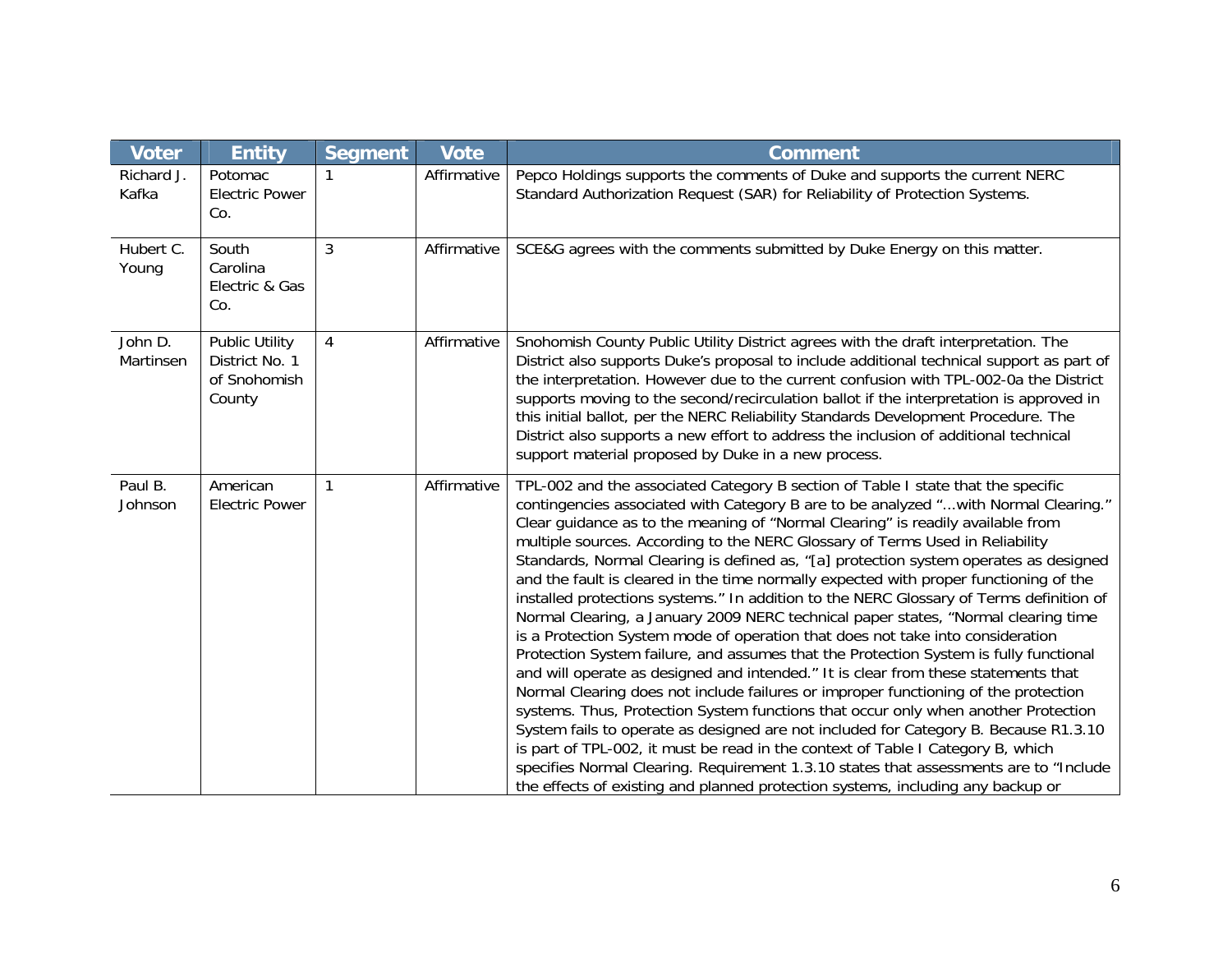| <b>Voter</b>            | <b>Entity</b>               | <b>Segment</b> | <b>Vote</b> | <b>Comment</b>                                                                                                                                                                                                                                                                                                                                                                                                                                                                                                                                                                                                                                                                                                                                                                                                                                                                                                                                                                                                                                                                                                                                                                                                                                                                                                                                                                                                                                                                                                                                                                                                                                                                                                                                                                                                                                                                                                                                                    |
|-------------------------|-----------------------------|----------------|-------------|-------------------------------------------------------------------------------------------------------------------------------------------------------------------------------------------------------------------------------------------------------------------------------------------------------------------------------------------------------------------------------------------------------------------------------------------------------------------------------------------------------------------------------------------------------------------------------------------------------------------------------------------------------------------------------------------------------------------------------------------------------------------------------------------------------------------------------------------------------------------------------------------------------------------------------------------------------------------------------------------------------------------------------------------------------------------------------------------------------------------------------------------------------------------------------------------------------------------------------------------------------------------------------------------------------------------------------------------------------------------------------------------------------------------------------------------------------------------------------------------------------------------------------------------------------------------------------------------------------------------------------------------------------------------------------------------------------------------------------------------------------------------------------------------------------------------------------------------------------------------------------------------------------------------------------------------------------------------|
|                         |                             |                |             | redundant systems." As stated above, the TPL-002 Category B analysis is performed<br>with Normal Clearing. As the definition for Normal Clearing explains, the protection<br>system must be analyzed consistent with proper operation, and with "Normal<br>Clearing," that is, no failure is assumed. During Normal Clearing, a backup relay does<br>not come into play because the primary relays will operate to clear the fault before<br>the backup relays, with the designed intentional time delay, operate. In the context of<br>R1.3.10, there is no effect of backup relaying because the primary or redundant<br>protection will act to properly clear the fault. Requirement 1.3.10 does require that all<br>elements expected to be removed from service through normal operations of the<br>Protection Systems be removed in simulations. Faulted elements may be removed by<br>primary, backup or redundant protection systems; however, for Category B, the<br><b>Protection Systems</b>                                                                                                                                                                                                                                                                                                                                                                                                                                                                                                                                                                                                                                                                                                                                                                                                                                                                                                                                                           |
| <b>Brock</b><br>Ondayko | <b>AEP Service</b><br>Corp. | 5              | Affirmative | TPL-002 and the associated Category B section of Table I state that the specific<br>contingencies associated with Category B are to be analyzed "with Normal Clearing."<br>Clear guidance as to the meaning of "Normal Clearing" is readily available from<br>multiple sources. According to the NERC Glossary of Terms Used in Reliability<br>Standards, Normal Clearing is defined as, "[a] protection system operates as designed<br>and the fault is cleared in the time normally expected with proper functioning of the<br>installed protections systems." In addition to the NERC Glossary of Terms definition of<br>Normal Clearing, a January 2009 NERC technical paper states, "Normal clearing time<br>is a Protection System mode of operation that does not take into consideration<br>Protection System failure, and assumes that the Protection System is fully functional<br>and will operate as designed and intended." (Emphasis added) It is clear from these<br>statements that Normal Clearing does not include failures or improper functioning of<br>the protection systems. Thus, Protection System functions that occur only when<br>another Protection System fails to operate as designed are not included for Category<br>B. Because R1.3.10 is part of TPL-002, it must be read in the context of Table I<br>Category B, which specifies Normal Clearing. Requirement 1.3.10 states that<br>assessments are to "Include the effects of existing and planned protection systems,<br>including any backup or redundant systems." As stated above, the TPL-002 Category<br>B analysis is performed with Normal Clearing. As the definition for Normal Clearing<br>explains, the protection system must be analyzed consistent with proper operation,<br>and with "Normal Clearing," that is, no failure is assumed. During Normal Clearing, a<br>backup relay (which will have an intentional time delay relative to the primary relay) |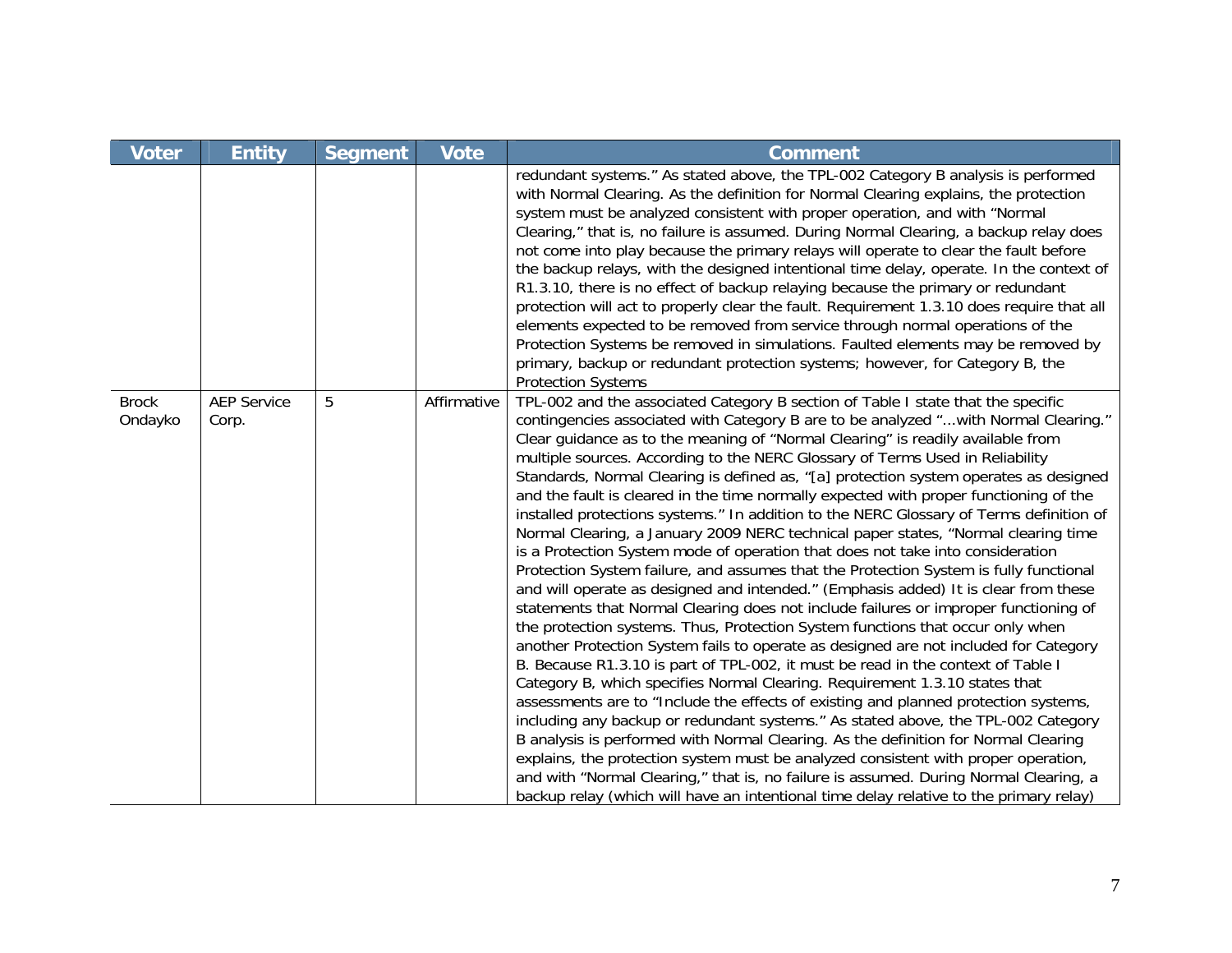| <b>Voter</b>         | <b>Entity</b>                         | <b>Segment</b> | <b>Vote</b> | <b>Comment</b>                                                                                                                                                                                                                                                                                                                                                                                                                                                                                                                                                                                                                                                                                                                                                                                                                                                                                                                                                                                                                                                                                                                                                                                                                                                                                                                                                                                                                                                                                                                                                                                                                               |
|----------------------|---------------------------------------|----------------|-------------|----------------------------------------------------------------------------------------------------------------------------------------------------------------------------------------------------------------------------------------------------------------------------------------------------------------------------------------------------------------------------------------------------------------------------------------------------------------------------------------------------------------------------------------------------------------------------------------------------------------------------------------------------------------------------------------------------------------------------------------------------------------------------------------------------------------------------------------------------------------------------------------------------------------------------------------------------------------------------------------------------------------------------------------------------------------------------------------------------------------------------------------------------------------------------------------------------------------------------------------------------------------------------------------------------------------------------------------------------------------------------------------------------------------------------------------------------------------------------------------------------------------------------------------------------------------------------------------------------------------------------------------------|
|                      |                                       |                |             | does not come into play because the primary relays will operate to clear the fault<br>before the backup relays, with the designed intentional time delay, operate. In the<br>context of R1.3.10, there is no effect of backup relaying because the primary or<br>redundant protection will act to properly clear the fault. Requirement 1.3.10 does<br>require that all elements expected to be removed from service through normal<br>operations of the Protection Systems be removed in simulations. Faulted elements<br>may be removed by primary, backup or redundant protection systems; however, for<br>Category B, the Protection Systems considered must be limited to those that act only<br>under Normal Clearing conditions. To interpret TPL-002 in another way, i.e., to take<br>failure of the primary protection into account at the Category B level in Table I, would<br>mean that all protection system components theoretically subject to failures, unless<br>mitigated by redundancy, would need to be modeled as having failed. This would in<br>turn mean that proper functioning of the Normal Clearing protection scheme as<br>designed would never be analyzed, a clearly illogical result, and not the result that<br>Category B was intended to simulate The study of the reliability of protections systems<br>and potential failure of their components should be the subject of a separate standard<br>or requirements, and there is much to consider in establishing those. In that respect,<br>AEP supports the current NERC Standard Authorization Request (SAR) for Reliability of<br>Protection Systems. |
| Donald S.<br>Watkins | Bonneville<br>Power<br>Administration | 1              | Affirmative | TPL-002A Request for Interpretation by PacifiCorp Bonneville Power Administration<br>(BPA) Comments - 06-01-09 BPA agrees with the draft interpretation. BPA supports<br>the technical discussion developed by Duke Energy as attached: TPL-002 and the<br>associated Category B section of Table I state that the specific contingencies<br>associated with Category B are to be analyzed "with Normal Clearing." Clear<br>guidance as to the meaning of "Normal Clearing" is readily available from multiple<br>sources. According to the NERC Glossary of Terms Used in Reliability Standards,<br>Normal Clearing is defined as, "[a] protection system operates as designed and the<br>fault is cleared in the time normally expected with proper functioning of the installed<br>protections systems." In addition to the NERC Glossary of Terms definition of Normal<br>Clearing, a January 2009 NERC technical paper states, "Normal clearing time is a<br>Protection System mode of operation that does not take into consideration Protection<br>System failure, and assumes that the Protection System is fully functional and will<br>operate as designed and intended." (Emphasis added) It is clear from these<br>statements that Normal Clearing does not include failures or improper functioning of                                                                                                                                                                                                                                                                                                                          |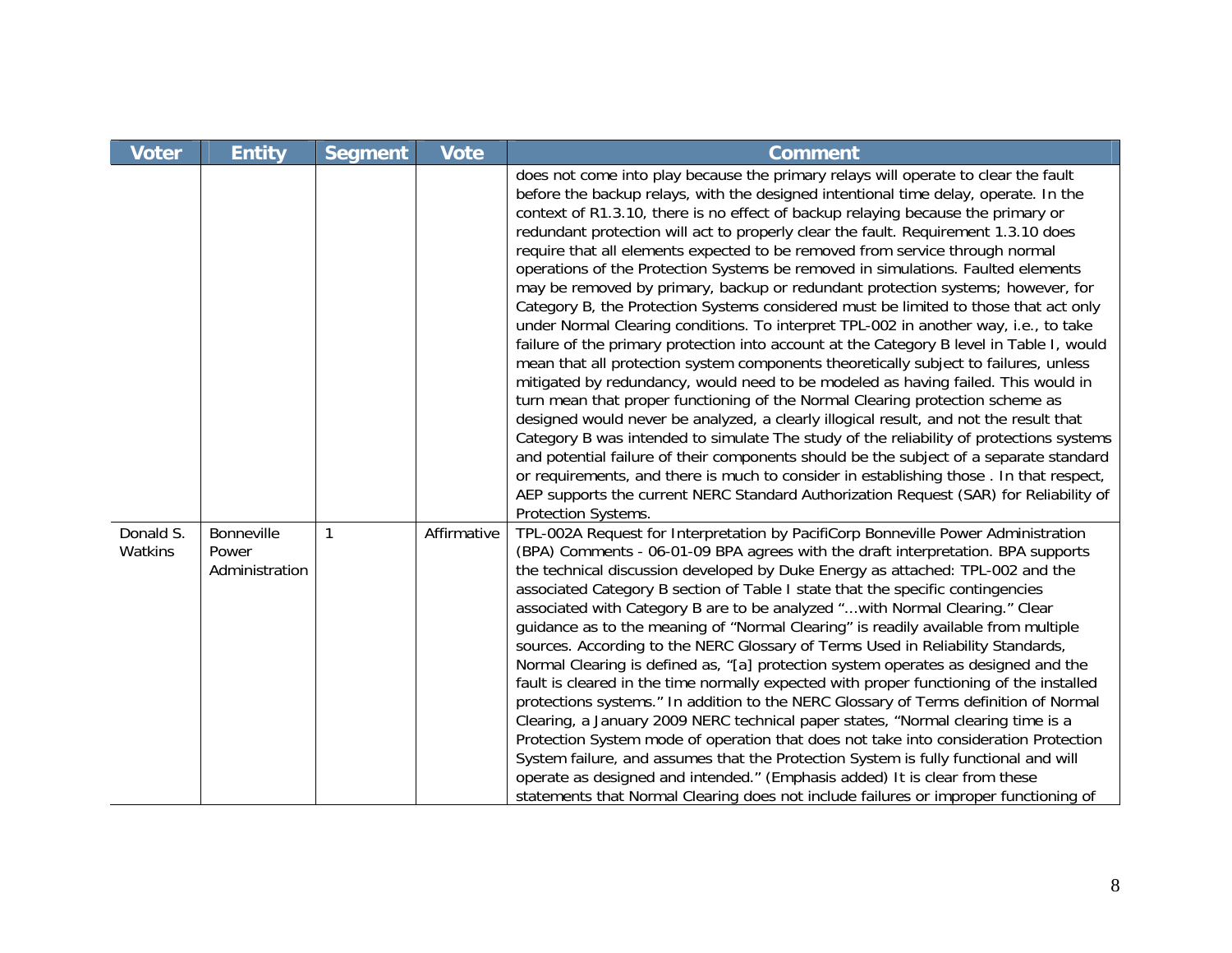| <b>Voter</b> | <b>Entity</b> | <b>Segment</b> | <b>Vote</b> | <b>Comment</b>                                                                                                                                                                                                                                                                                                                                                                                                                                                                                                                                                                                                                                                                                                                                                                                                                                                                                                                                                                                                                                                                                                                                                                                                                                                                                                                                                                                                                                                                                                                                                                                                                                                                                                                                                                                                                                                                                                                                                                                                                                                                                                                                                                                                                                                                                                                                                                                                                                                                                                                         |
|--------------|---------------|----------------|-------------|----------------------------------------------------------------------------------------------------------------------------------------------------------------------------------------------------------------------------------------------------------------------------------------------------------------------------------------------------------------------------------------------------------------------------------------------------------------------------------------------------------------------------------------------------------------------------------------------------------------------------------------------------------------------------------------------------------------------------------------------------------------------------------------------------------------------------------------------------------------------------------------------------------------------------------------------------------------------------------------------------------------------------------------------------------------------------------------------------------------------------------------------------------------------------------------------------------------------------------------------------------------------------------------------------------------------------------------------------------------------------------------------------------------------------------------------------------------------------------------------------------------------------------------------------------------------------------------------------------------------------------------------------------------------------------------------------------------------------------------------------------------------------------------------------------------------------------------------------------------------------------------------------------------------------------------------------------------------------------------------------------------------------------------------------------------------------------------------------------------------------------------------------------------------------------------------------------------------------------------------------------------------------------------------------------------------------------------------------------------------------------------------------------------------------------------------------------------------------------------------------------------------------------------|
|              |               |                |             | the protection systems. Thus, Protection System functions that occur only when<br>another Protection System fails to operate as designed are not included for Category<br>B. Because R1.3.10 is part of TPL-002, it must be read in the context of Table I<br>Category B, which specifies Normal Clearing. Requirement 1.3.10 states that<br>assessments are to "Include the effects of existing and planned protection systems,<br>including any backup or redundant systems." As stated above, the TPL-002 Category<br>B analysis is performed with Normal Clearing. As the definition for Normal Clearing<br>explains, the protection system must be analyzed consistent with proper operation,<br>and with "Normal Clearing," that is, no failure is assumed. During Normal Clearing, a<br>backup relay (which will have an intentional time delay relative to the primary relay)<br>does not come into play because the primary relays will operate to clear the fault<br>before the backup relays, with the designed intentional time delay, operate. In the<br>context of R1.3.10, there is no effect of backup relaying because the primary or<br>redundant protection will act to properly clear the fault. Requirement 1.3.10 does<br>require that all elements expected to be removed from service through normal<br>operations of the Protection Systems be removed in simulations. Faulted elements<br>may be removed by primary, backup or redundant protection systems; however, for<br>Category B, the Protection Systems considered must be limited to those that act only<br>under Normal Clearing conditions. To interpret TPL-002 in another way, i.e., to take<br>failure of the primary protection into account at the Category B level in Table I, would<br>mean that all protection system components theoretically subject to failures, unless<br>mitigated by redundancy, would need to be modeled as having failed. This would in<br>turn mean that proper functioning of the Normal Clearing protection scheme as<br>designed would never be analyzed, a clearly illogical result, and not the result that<br>Category B was intended to simulate The study of the reliability of protections systems<br>and potential failure of their components should be the subject of a separate standard<br>or requirements, and there is much to consider in establishing those. In that respect,<br>Duke supports the current NERC Standard Authorization Request (SAR) for Reliability<br>of Protection Systems. |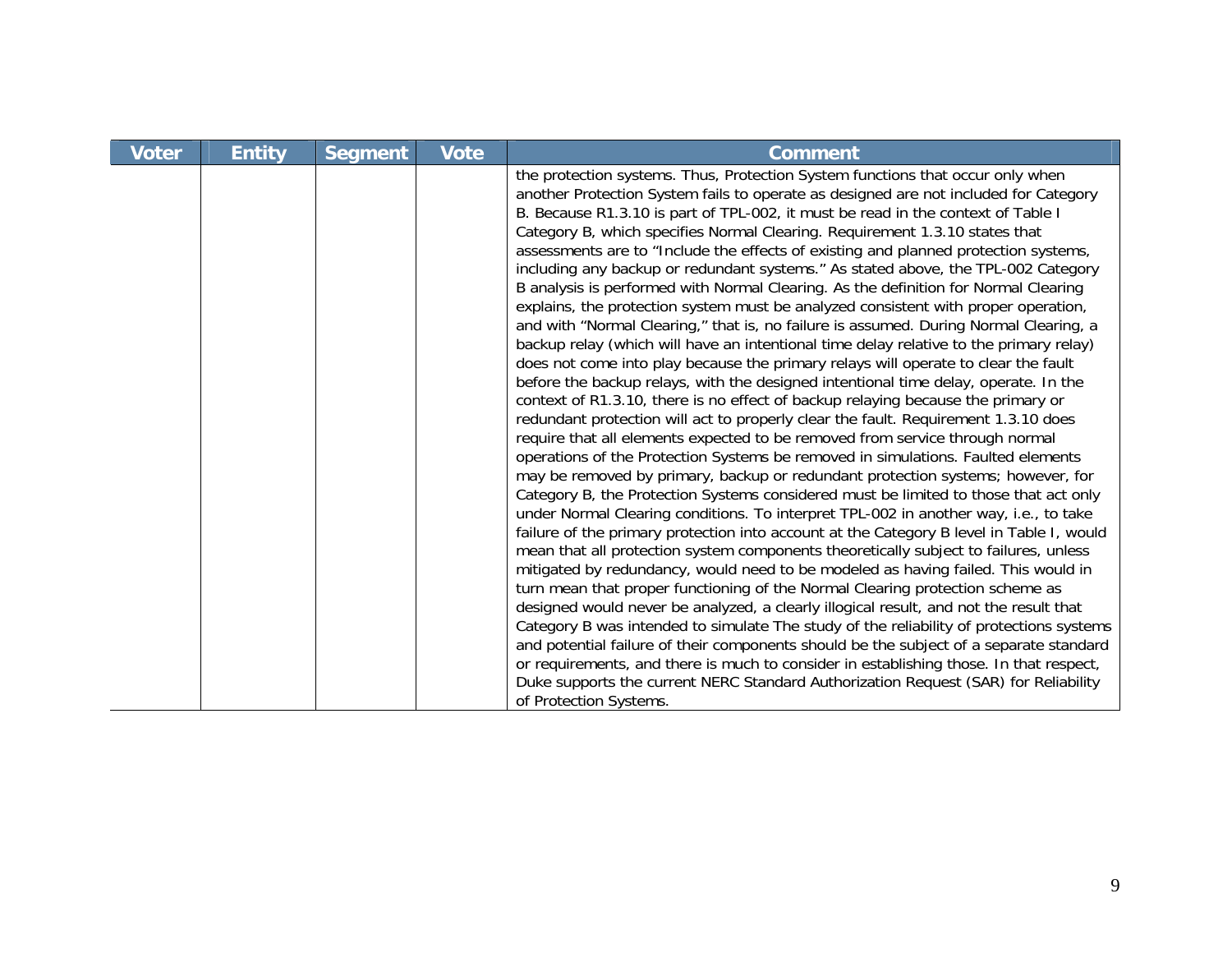| <b>Voter</b> | <b>Entity</b>  | <b>Segment</b> | <b>Vote</b> | <b>Comment</b>                                                                          |
|--------------|----------------|----------------|-------------|-----------------------------------------------------------------------------------------|
| Francis J.   | Bonneville     | 5              | Affirmative | TPL-002A Request for Interpretation by PacifiCorp Bonneville Power Administration       |
| Halpin       | Power          |                |             | (BPA) Comments - 06-01-09 BPA agrees with the draft interpretation. BPA supports        |
|              | Administration |                |             | the technical discussion developed by Duke Energy as attached: TPL-002 and the          |
|              |                |                |             | associated Category B section of Table I state that the specific contingencies          |
|              |                |                |             | associated with Category B are to be analyzed "with Normal Clearing." Clear             |
|              |                |                |             | guidance as to the meaning of "Normal Clearing" is readily available from multiple      |
|              |                |                |             | sources. According to the NERC Glossary of Terms Used in Reliability Standards,         |
|              |                |                |             | Normal Clearing is defined as, "[a] protection system operates as designed and the      |
|              |                |                |             | fault is cleared in the time normally expected with proper functioning of the installed |
|              |                |                |             | protections systems." In addition to the NERC Glossary of Terms definition of Normal    |
|              |                |                |             | Clearing, a January 2009 NERC technical paper states, "Normal clearing time is a        |
|              |                |                |             | Protection System mode of operation that does not take into consideration Protection    |
|              |                |                |             | System failure, and assumes that the Protection System is fully functional and will     |
|              |                |                |             | operate as designed and intended." (Emphasis added) It is clear from these              |
|              |                |                |             | statements that Normal Clearing does not include failures or improper functioning of    |
|              |                |                |             | the protection systems. Thus, Protection System functions that occur only when          |
|              |                |                |             | another Protection System fails to operate as designed are not included for Category    |
|              |                |                |             | B. Because R1.3.10 is part of TPL-002, it must be read in the context of Table I        |
|              |                |                |             | Category B, which specifies Normal Clearing. Requirement 1.3.10 states that             |
|              |                |                |             | assessments are to "Include the effects of existing and planned protection systems,     |
|              |                |                |             | including any backup or redundant systems." As stated above, the TPL-002 Category       |
|              |                |                |             | B analysis is performed with Normal Clearing. As the definition for Normal Clearing     |
|              |                |                |             | explains, the protection system must be analyzed consistent with proper operation,      |
|              |                |                |             | and with "Normal Clearing," that is, no failure is assumed. During Normal Clearing, a   |
|              |                |                |             | backup relay (which will have an intentional time delay relative to the primary relay)  |
|              |                |                |             | does not come into play because the primary relays will operate to clear the fault      |
|              |                |                |             | before the backup relays, with the designed intentional time delay, operate. In the     |
|              |                |                |             | context of R1.3.10, there is no effect of backup relaying because the primary or        |
|              |                |                |             | redundant protection will act to properly clear the fault. Requirement 1.3.10 does      |
|              |                |                |             | require that all elements expected to be removed from service through normal            |
|              |                |                |             | operations of the Protection Systems be removed in simulations. Faulted elements        |
|              |                |                |             | may be removed by primary, backup or redundant protection systems; however, for         |
|              |                |                |             | Category B, the Protection Systems considered must be limited to those that act only    |
|              |                |                |             | under Normal Clearing conditions. To interpret TPL-002 in another way, i.e., to take    |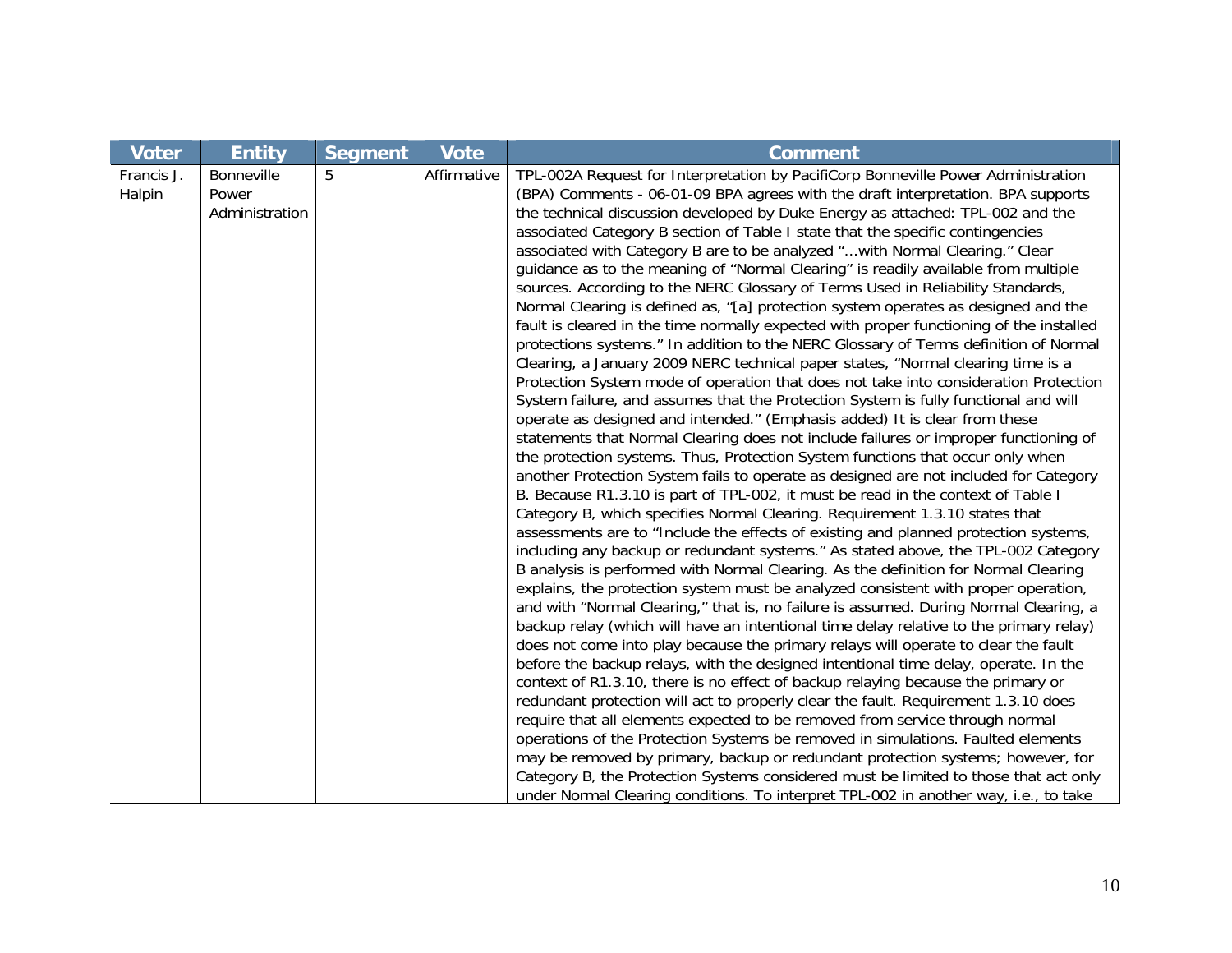| <b>Voter</b>          | <b>Entity</b>                         | <b>Segment</b> | <b>Vote</b> | <b>Comment</b>                                                                                                                                                                                                                                                                                                                                                                                                                                                                                                                                                                                                                                                                                                                                                                                                                                                                                                                                                                                                                                                                                                                                                                                                                                                                                                                                                                                                                                                                                                                                                                                                                                                                                                                                                                                                                                                                                                                                                                        |
|-----------------------|---------------------------------------|----------------|-------------|---------------------------------------------------------------------------------------------------------------------------------------------------------------------------------------------------------------------------------------------------------------------------------------------------------------------------------------------------------------------------------------------------------------------------------------------------------------------------------------------------------------------------------------------------------------------------------------------------------------------------------------------------------------------------------------------------------------------------------------------------------------------------------------------------------------------------------------------------------------------------------------------------------------------------------------------------------------------------------------------------------------------------------------------------------------------------------------------------------------------------------------------------------------------------------------------------------------------------------------------------------------------------------------------------------------------------------------------------------------------------------------------------------------------------------------------------------------------------------------------------------------------------------------------------------------------------------------------------------------------------------------------------------------------------------------------------------------------------------------------------------------------------------------------------------------------------------------------------------------------------------------------------------------------------------------------------------------------------------------|
|                       |                                       |                |             | failure of the primary protection into account at the Category B level in Table I, would<br>mean that all protection system components theoretically subject to failures, unless<br>mitigated by redundancy, would need to be modeled as having failed. This would in<br>turn mean that proper functioning of the Normal Clearing protection scheme as<br>designed would never be analyzed, a clearly illogical result, and not the result that<br>Category B was intended to simulate The study of the reliability of protections systems<br>and potential failure of their components should be the subject of a separate standard<br>or requirements, and there is much to consider in establishing those. In that respect,<br>Duke supports the current NERC Standard Authorization Request (SAR) for Reliability<br>of Protection Systems.                                                                                                                                                                                                                                                                                                                                                                                                                                                                                                                                                                                                                                                                                                                                                                                                                                                                                                                                                                                                                                                                                                                                       |
| Brenda S.<br>Anderson | Bonneville<br>Power<br>Administration | 6              | Affirmative | TPL-002A Request for Interpretation by PacifiCorp Bonneville Power Administration<br>(BPA) Comments - 06-01-09 BPA agrees with the draft interpretation. BPA would like<br>to include additional technical support as part of the interpretation, and recommends<br>adding the following discussion: TPL-002 and the associated Category B section of<br>Table I state that the specific contingencies associated with Category B are to be<br>analyzed " with Normal Clearing." Clear guidance as to the meaning of "Normal<br>Clearing" is readily available from multiple sources. According to the NERC Glossary of<br>Terms Used in Reliability Standards, Normal Clearing is defined as, "[a] protection<br>system operates as designed and the fault is cleared in the time normally expected<br>with proper functioning of the installed protections systems." In addition to the NERC<br>Glossary of Terms definition of Normal Clearing, a January 2009 NERC technical paper<br>states, "Normal clearing time is a Protection System mode of operation that does not<br>take into consideration Protection System failure, and assumes that the Protection<br>System is fully functional and will operate as designed and intended." (Emphasis<br>added) It is clear from these statements that Normal Clearing does not include failures<br>or improper functioning of the protection systems. Thus, Protection System functions<br>that occur only when another Protection System fails to operate as designed are not<br>included for Category B. Because R1.3.10 is part of TPL-002, it must be read in the<br>context of Table I Category B, which specifies Normal Clearing. Requirement 1.3.10<br>states that assessments are to "Include the effects of existing and planned protection<br>systems, including any backup or redundant systems." As stated above, the TPL-002<br>Category B analysis is performed with Normal Clearing. As the definition for Normal |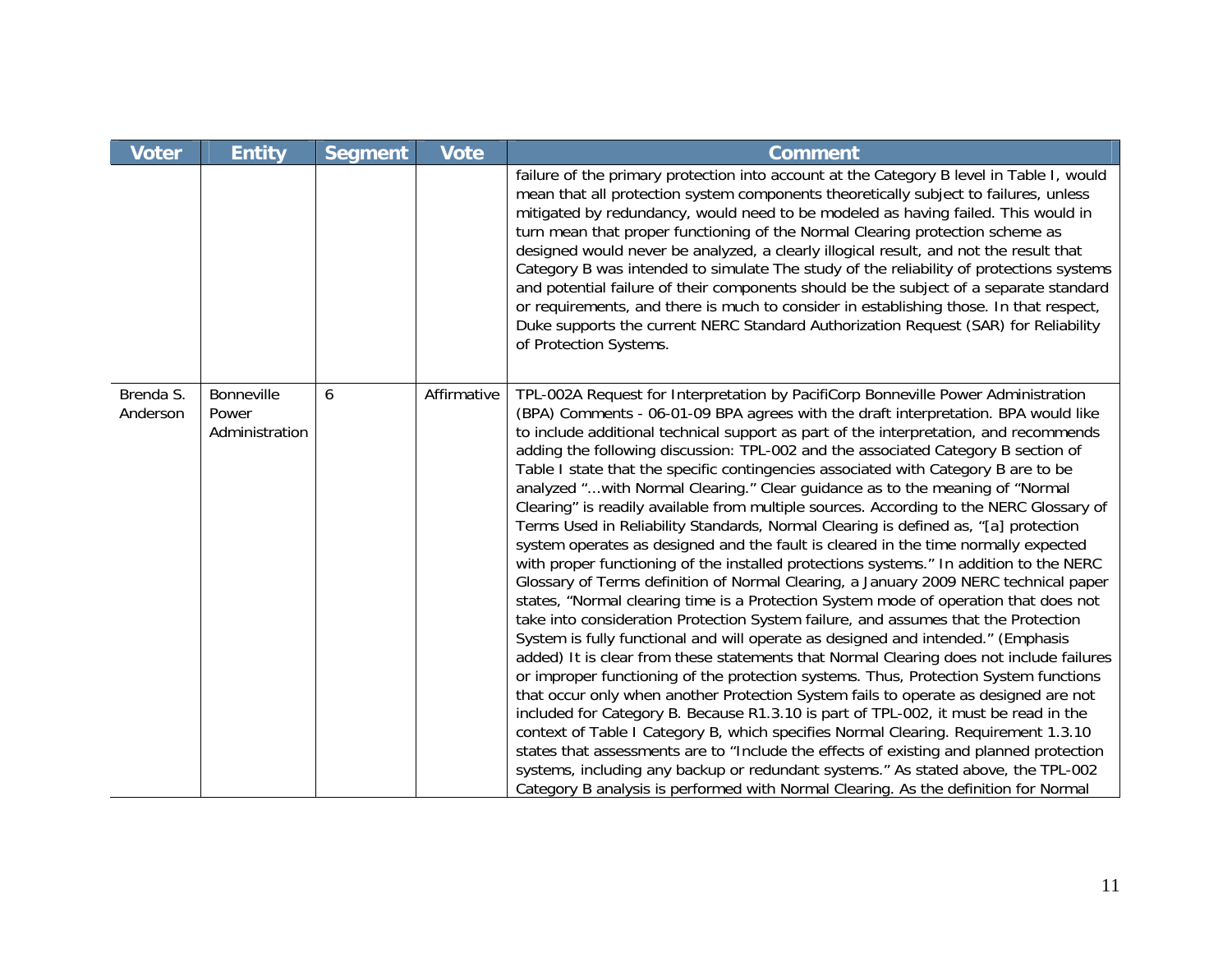| <b>Voter</b>     | <b>Entity</b>           | <b>Segment</b> | <b>Vote</b> | <b>Comment</b>                                                                                                                                                                                                                                                                                                                                                                                                                                                                                                                                                                                                                                                                                                                                                                                                                                                                                                                                                                                                                                                                                                                                                                                                                                                                                                                                                                                                                                                                                                                                                                                                                                                                                                                                                                                                                                                                                                                  |
|------------------|-------------------------|----------------|-------------|---------------------------------------------------------------------------------------------------------------------------------------------------------------------------------------------------------------------------------------------------------------------------------------------------------------------------------------------------------------------------------------------------------------------------------------------------------------------------------------------------------------------------------------------------------------------------------------------------------------------------------------------------------------------------------------------------------------------------------------------------------------------------------------------------------------------------------------------------------------------------------------------------------------------------------------------------------------------------------------------------------------------------------------------------------------------------------------------------------------------------------------------------------------------------------------------------------------------------------------------------------------------------------------------------------------------------------------------------------------------------------------------------------------------------------------------------------------------------------------------------------------------------------------------------------------------------------------------------------------------------------------------------------------------------------------------------------------------------------------------------------------------------------------------------------------------------------------------------------------------------------------------------------------------------------|
|                  |                         |                |             | Clearing explains, the protection system must be analyzed consistent with proper<br>operation, and with "Normal Clearing," that is, no failure is assumed. During Normal<br>Clearing, a backup relay (which will have an intentional time delay relative to the<br>primary relay) does not come into play because the primary relays will operate to<br>clear the fault before the backup relays, with the designed intentional time delay,<br>operate. In the context of R1.3.10, there is no effect of backup relaying because the<br>primary or redundant protection will act to properly clear the fault. Requirement<br>1.3.10 does require that all elements expected to be removed from service through<br>normal operations of the Protection Systems be removed in simulations. Faulted<br>elements may be removed by primary, backup or redundant protection systems;<br>however, for Category B, the Protection Systems considered must be limited to those<br>that act only under Normal Clearing conditions. To interpret TPL-002 in another way,<br>i.e., to take failure of the primary protection into account at the Category B level in<br>Table I, would mean that all protection system components theoretically subject to<br>failures, unless mitigated by redundancy, would need to be modeled as having failed.<br>This would in turn mean that proper functioning of the Normal Clearing protection<br>scheme as designed would never be analyzed, a clearly illogical result, and not the<br>result that Category B was intended to simulate The study of the reliability of<br>protections systems and potential failure of their components should be the subject of<br>a separate standard or requirements, and there is much to consider in establishing<br>those. In that respect, Duke supports the current NERC Standard Authorization<br>Request (SAR) for Reliability of Protection Systems. |
| Edward P.<br>Cox | <b>AEP</b><br>Marketing | 6              | Affirmative | We agree with the draft interpretation. We would like to include additional technical<br>support as part of the interpretation, and recommends adding the following<br>discussion: TPL-002 and the associated Category B section of Table I state that the<br>specific contingencies associated with Category B are to be analyzed "with Normal<br>Clearing." Clear guidance as to the meaning of "Normal Clearing" is readily available<br>from multiple sources. According to the NERC Glossary of Terms Used in Reliability<br>Standards, Normal Clearing is defined as, "[a] protection system operates as designed<br>and the fault is cleared in the time normally expected with proper functioning of the<br>installed protections systems." NERC, February 12, 2008 Glossary of Terms Used in<br>Reliability Standards at 11. In addition to the NERC Glossary of Terms definition of<br>Normal Clearing, a January 2009 NERC technical paper states, "Normal clearing time<br>is a Protection System mode of operation that does not take into consideration                                                                                                                                                                                                                                                                                                                                                                                                                                                                                                                                                                                                                                                                                                                                                                                                                                                           |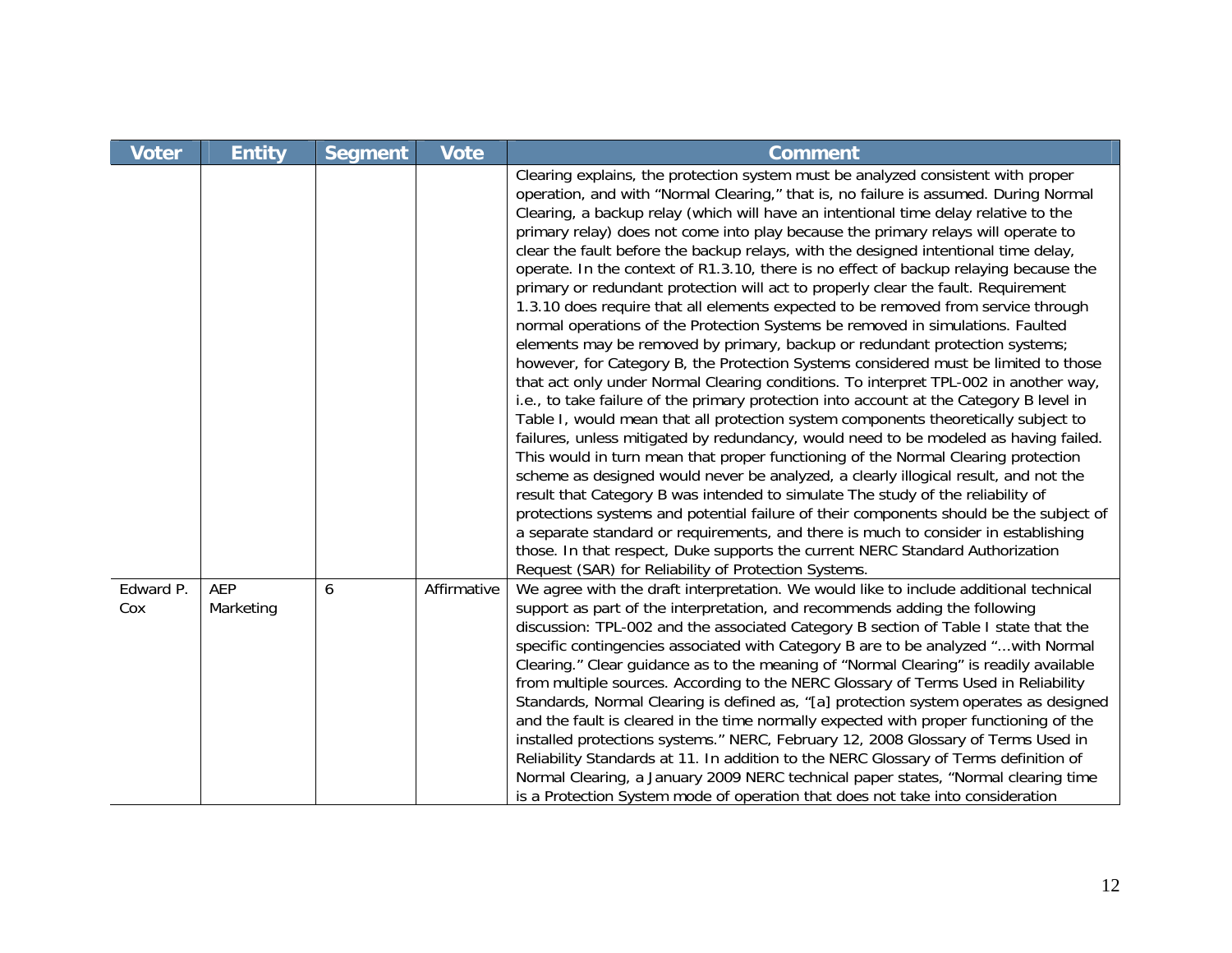| <b>Voter</b> | <b>Entity</b> | <b>Segment</b> | <b>Vote</b> | <b>Comment</b>                                                                                                                                                                                                                                                                                                                                                                                                                                                                                                                                                                                                                                                                                                                                                                                                                                                                                                                                                                                                                                                                                                                                                                                                                                                                                                                                                                                                                                                                                                                                                                                                                                                                                                                                                                                                                                                                                                                                                                                                                                                                                                                                                                                                                                                                                                                                                                                                                                                                                                                                                                                                                                                                                                                                                                                                                                                           |
|--------------|---------------|----------------|-------------|--------------------------------------------------------------------------------------------------------------------------------------------------------------------------------------------------------------------------------------------------------------------------------------------------------------------------------------------------------------------------------------------------------------------------------------------------------------------------------------------------------------------------------------------------------------------------------------------------------------------------------------------------------------------------------------------------------------------------------------------------------------------------------------------------------------------------------------------------------------------------------------------------------------------------------------------------------------------------------------------------------------------------------------------------------------------------------------------------------------------------------------------------------------------------------------------------------------------------------------------------------------------------------------------------------------------------------------------------------------------------------------------------------------------------------------------------------------------------------------------------------------------------------------------------------------------------------------------------------------------------------------------------------------------------------------------------------------------------------------------------------------------------------------------------------------------------------------------------------------------------------------------------------------------------------------------------------------------------------------------------------------------------------------------------------------------------------------------------------------------------------------------------------------------------------------------------------------------------------------------------------------------------------------------------------------------------------------------------------------------------------------------------------------------------------------------------------------------------------------------------------------------------------------------------------------------------------------------------------------------------------------------------------------------------------------------------------------------------------------------------------------------------------------------------------------------------------------------------------------------------|
|              |               |                |             | Protection System failure, and assumes that the Protection System is fully functional<br>and will operate as designed and intended." NERC, Protection System Reliability<br>Redundancy of Protection System Elements 14 (Technical Paper) (2009). (Emphasis<br>added) It is clear from these statements that Normal Clearing does not include failures<br>or improper functioning of the protection systems. Thus, Protection System functions<br>that occur only when another Protection System fails to operate as designed are not<br>included for Category B. Because R1.3.10 is part of TPL-002, it must be read in the<br>context of Table I Category B, which specifies Normal Clearing. Requirement 1.3.10<br>states that assessments are to "Include the effects of existing and planned protection<br>systems, including any backup or redundant systems." As stated above, the TPL-002<br>Category B analysis is performed with Normal Clearing. As the definition for Normal<br>Clearing explains, the protection system must be analyzed consistent with proper<br>operation, and with "Normal Clearing," that is, no failure is assumed. During Normal<br>Clearing, a backup relay (which will have an intentional time delay relative to the<br>primary relay) does not come into play because the primary relays will operate to<br>clear the fault before the backup relays, with the designed intentional time delay,<br>operate. In the context of R1.3.10, there is no effect of backup relaying because the<br>primary or redundant protection will act to properly clear the fault. Requirement<br>1.3.10 does require that all elements expected to be removed from service through<br>normal operations of the Protection Systems be removed in simulations. Faulted<br>elements may be removed by primary, backup or redundant protection systems;<br>however, for Category B, the Protection Systems considered must be limited to those<br>that act only under Normal Clearing conditions. To interpret TPL-002 in another way,<br>i.e., to take failure of the primary protection into account at the Category B level in<br>Table I, would mean that all protection system components theoretically subject to<br>failures, unless mitigated by redundancy, would need to be modeled as having failed.<br>This would in turn mean that proper functioning of the Normal Clearing protection<br>scheme as designed would never be analyzed, a clearly illogical result, and not the<br>result that Category B was intended to simulate The study of the reliability of<br>protections systems and potential failure of their components should be the subject of<br>a separate standard or requirements, and there is much to consider in establishing<br>those. In that respect, we support the current NERC Standard Authorization Request |
|              |               |                |             | (SAR) for Reliability of Protection Systems.                                                                                                                                                                                                                                                                                                                                                                                                                                                                                                                                                                                                                                                                                                                                                                                                                                                                                                                                                                                                                                                                                                                                                                                                                                                                                                                                                                                                                                                                                                                                                                                                                                                                                                                                                                                                                                                                                                                                                                                                                                                                                                                                                                                                                                                                                                                                                                                                                                                                                                                                                                                                                                                                                                                                                                                                                             |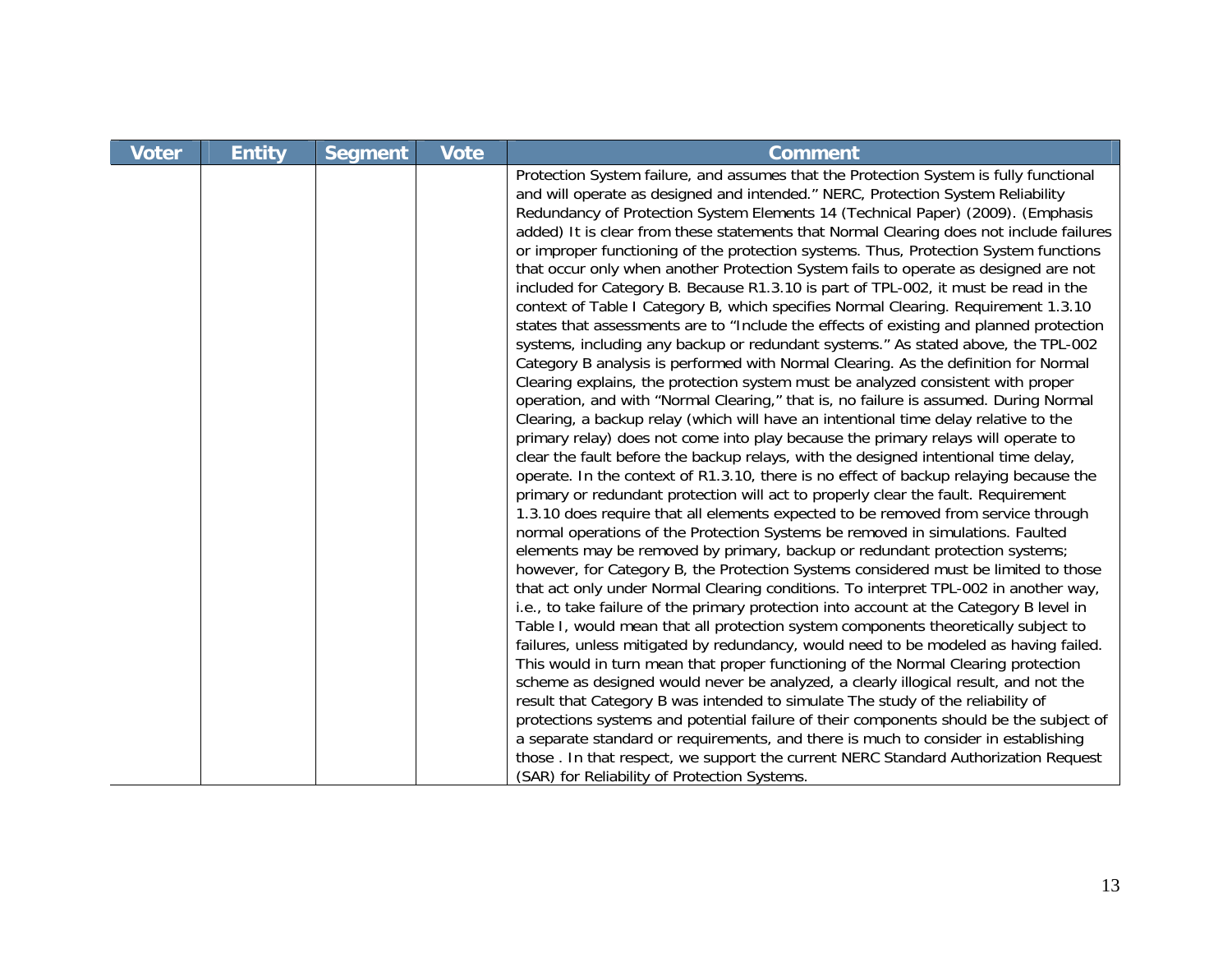| <b>Voter</b>      | <b>Entity</b>           | <b>Segment</b> | <b>Vote</b> | <b>Comment</b>                                                                                                                                                                                                                                                                                                                                                                                                                                                                                                                                                                                                                                                                                                                                                                                                                                                                                                                                                                                                                                                                                                                                                                                                                                                                                                                                                                                                                                                                                                                                                                                                                                                                                                                                                                                                                          |
|-------------------|-------------------------|----------------|-------------|-----------------------------------------------------------------------------------------------------------------------------------------------------------------------------------------------------------------------------------------------------------------------------------------------------------------------------------------------------------------------------------------------------------------------------------------------------------------------------------------------------------------------------------------------------------------------------------------------------------------------------------------------------------------------------------------------------------------------------------------------------------------------------------------------------------------------------------------------------------------------------------------------------------------------------------------------------------------------------------------------------------------------------------------------------------------------------------------------------------------------------------------------------------------------------------------------------------------------------------------------------------------------------------------------------------------------------------------------------------------------------------------------------------------------------------------------------------------------------------------------------------------------------------------------------------------------------------------------------------------------------------------------------------------------------------------------------------------------------------------------------------------------------------------------------------------------------------------|
| David<br>Godfrey  | PacifiCorp<br>Energy    | 5              | Affirmative | PacifiCorp supports and agrees with the draft interpretation that has been posted for<br>pre-ballot review. The following provides further technical support for ratification of<br>the draft interpretation: The draft interpretation states: "TPL-002-0a requires that<br>System studies or simulations be made to assess the impact of single Contingency<br>operation with Normal Clearing. TPL-002-0a R1.3.10 does require that all elements<br>expected to be removed from service through normal operations of the Protection<br>Systems be removed in simulations. " Requirement 1.3.10 must be read in the context<br>of Table I, Category B (Normal Clearing) of TPL-002. Requirement 1.3.10 states that<br>assessments are to "Include the effects of existing and planned protection systems,<br>including any backup or redundant systems." The TPL-002 Category B analysis is<br>performed with Normal Clearing as stated in Table 1. The Normal Clearing definition<br>states the protection system must be analyzed consistent with proper functioning and<br>with "Normal Clearing." This means that no failure is assumed with Normal Clearing.<br>Requirement 1.3.10 requires that all elements expected to be removed from service<br>through normal operations of the Protection Systems be removed in simulations.<br>PacifiCorp supports the current NERC Standard development effort underway via the<br>Standard Authorization Request (SAR) for Reliability of Protection Systems. PacifiCorp<br>believes that this is an appropriate avenue to explore whether a separate reliability<br>standard or new requirement should be adopted that would require studies to<br>determine what level of reliability and redundancy is necessary for protection systems<br>and potential failure of their components. |
| Henry<br>Ernst-Jr | Duke Energy<br>Carolina | 3              | Affirmative | Duke Energy agrees with the draft interpretation. Duke would like to include additional<br>technical support as part of the interpretation, and recommends adding the following<br>discussion: TPL-002 and the associated Category B section of Table I state that the<br>specific contingencies associated with Category B are to be analyzed "with Normal<br>Clearing." Clear guidance as to the meaning of "Normal Clearing" is readily available<br>from multiple sources. According to the NERC Glossary of Terms Used in Reliability<br>Standards, Normal Clearing is defined as, "[a] protection system operates as designed<br>and the fault is cleared in the time normally expected with proper functioning of the<br>installed protections systems." (footnote 1). In addition to the NERC Glossary of Terms<br>definition of Normal Clearing, a January 2009 NERC technical paper states, "Normal<br>clearing time is a Protection System mode of operation that does not take into<br>consideration Protection System failure, and assumes that the Protection System is<br>fully functional and will operate as designed and intended."(footnote 2) (Emphasis                                                                                                                                                                                                                                                                                                                                                                                                                                                                                                                                                                                                                                                             |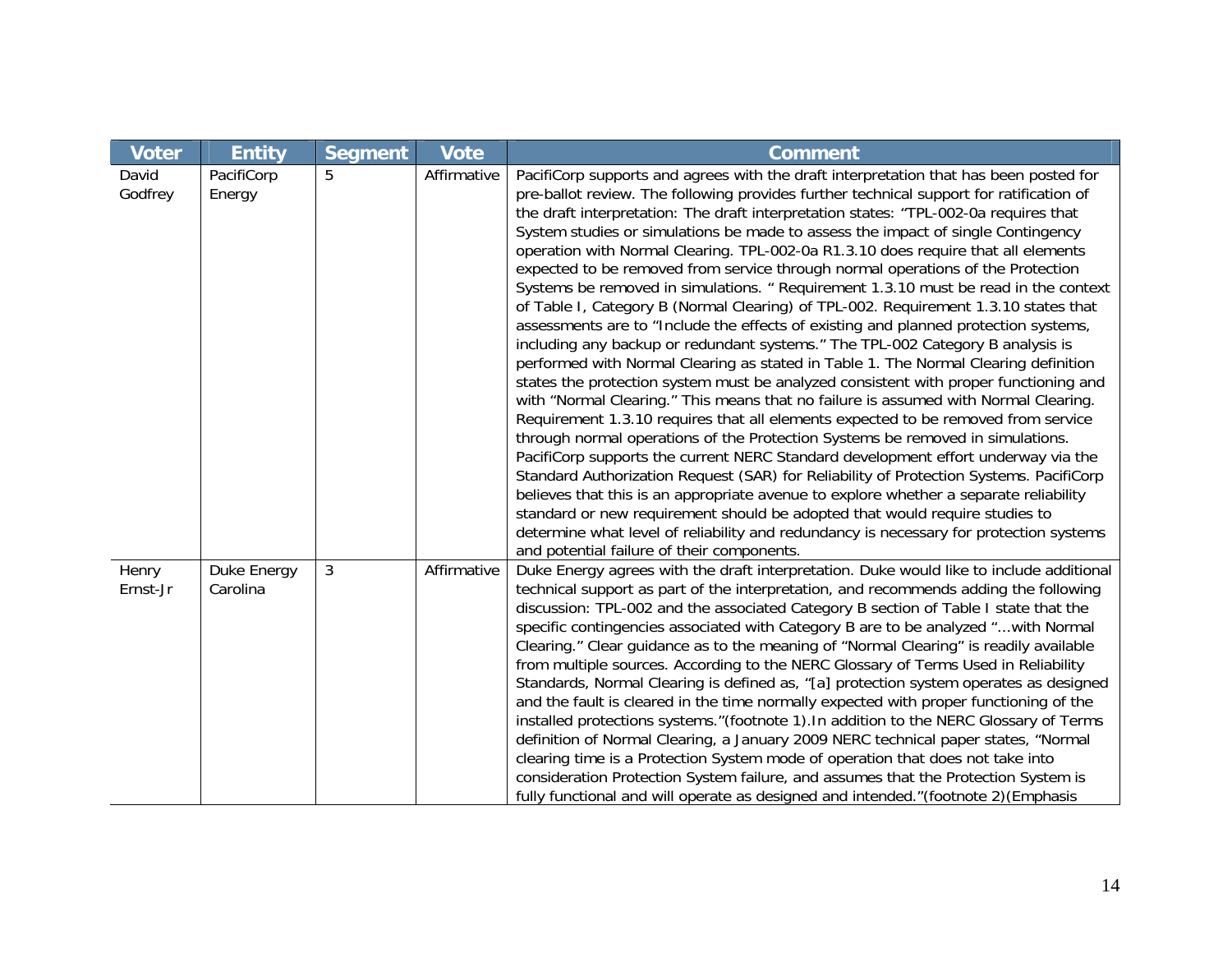| <b>Voter</b> | <b>Entity</b>                                          | <b>Segment</b> | <b>Vote</b> | <b>Comment</b>                                                                                                                                                                                                                                                                                                                                                                                                                                                                                                                                                                                                                                                                                                                                                                                                                                                                                                                                                                                                                                                                                                                                                                                                                                                                                                                                                                                                                                                                                                                                                                                                                                                                                                                                                                                                                                                                                                                                                                                                                                                                                                                                                                                                                                                                                                                                                                                                                                                                                                                                                                                                                                                                                                                                                                                                                                      |
|--------------|--------------------------------------------------------|----------------|-------------|-----------------------------------------------------------------------------------------------------------------------------------------------------------------------------------------------------------------------------------------------------------------------------------------------------------------------------------------------------------------------------------------------------------------------------------------------------------------------------------------------------------------------------------------------------------------------------------------------------------------------------------------------------------------------------------------------------------------------------------------------------------------------------------------------------------------------------------------------------------------------------------------------------------------------------------------------------------------------------------------------------------------------------------------------------------------------------------------------------------------------------------------------------------------------------------------------------------------------------------------------------------------------------------------------------------------------------------------------------------------------------------------------------------------------------------------------------------------------------------------------------------------------------------------------------------------------------------------------------------------------------------------------------------------------------------------------------------------------------------------------------------------------------------------------------------------------------------------------------------------------------------------------------------------------------------------------------------------------------------------------------------------------------------------------------------------------------------------------------------------------------------------------------------------------------------------------------------------------------------------------------------------------------------------------------------------------------------------------------------------------------------------------------------------------------------------------------------------------------------------------------------------------------------------------------------------------------------------------------------------------------------------------------------------------------------------------------------------------------------------------------------------------------------------------------------------------------------------------------|
|              |                                                        |                |             | added) It is clear from these statements that Normal Clearing does not include failures<br>or improper functioning of the protection systems. Thus, Protection System functions<br>that occur only when another Protection System fails to operate as designed are not<br>included for Category B. Because R1.3.10 is part of TPL-002, it must be read in the<br>context of Table I Category B, which specifies Normal Clearing. Requirement 1.3.10<br>states that assessments are to "Include the effects of existing and planned protection<br>systems, including any backup or redundant systems." As stated above, the TPL-002<br>Category B analysis is performed with Normal Clearing. As the definition for Normal<br>Clearing explains, the protection system must be analyzed consistent with proper<br>operation, and with "Normal Clearing," that is, no failure is assumed. During Normal<br>Clearing, a backup relay (which will have an intentional time delay relative to the<br>primary relay) does not come into play because the primary relays will operate to<br>clear the fault before the backup relays, with the designed intentional time delay,<br>operate. In the context of R1.3.10, there is no effect of backup relaying because the<br>primary or redundant protection will act to properly clear the fault. Requirement<br>1.3.10 does require that all elements expected to be removed from service through<br>normal operations of the Protection Systems be removed in simulations. Faulted<br>elements may be removed by primary, backup or redundant protection systems;<br>however, for Category B, the Protection Systems considered must be limited to those<br>that act only under Normal Clearing conditions. To interpret TPL-002 in another way,<br>i.e., to take failure of the primary protection into account at the Category B level in<br>Table I, would mean that all protection system components theoretically subject to<br>failures, unless mitigated by redundancy, would need to be modeled as having failed.<br>This would in turn mean that proper functioning of the Normal Clearing protection<br>scheme as designed would never be analyzed, a clearly illogical result, and not the<br>result that Category B was intended to simulate The study of the reliability of<br>protections systems and potential failure of their components should be the subject of<br>a separate standard or requirements, and there is much to consider in establishing<br>those. In that respect, Duke supports the current NERC Standard Authorization<br>Request (SAR) for Reliability of Protection Systems. Footnotes: (1)NERC, February 12,<br>2008 Glossary of Terms Used in Reliability Standards at 11. (2) NERC, PROTECTION<br>SYSTEM RELIABILITY REDUNDANCY OF PROTECTION SYSTEM ELEMENTS 14 |
|              | <b>Deepense</b> , The informatetion drefting team eare |                |             | (Technical Paper) (2009).<br>the lenguage that you have provided However, the drefting team believes this type of                                                                                                                                                                                                                                                                                                                                                                                                                                                                                                                                                                                                                                                                                                                                                                                                                                                                                                                                                                                                                                                                                                                                                                                                                                                                                                                                                                                                                                                                                                                                                                                                                                                                                                                                                                                                                                                                                                                                                                                                                                                                                                                                                                                                                                                                                                                                                                                                                                                                                                                                                                                                                                                                                                                                   |

**Response**: The interpretation drafting team agrees with the language that you have provided. However, the drafting team believes this type of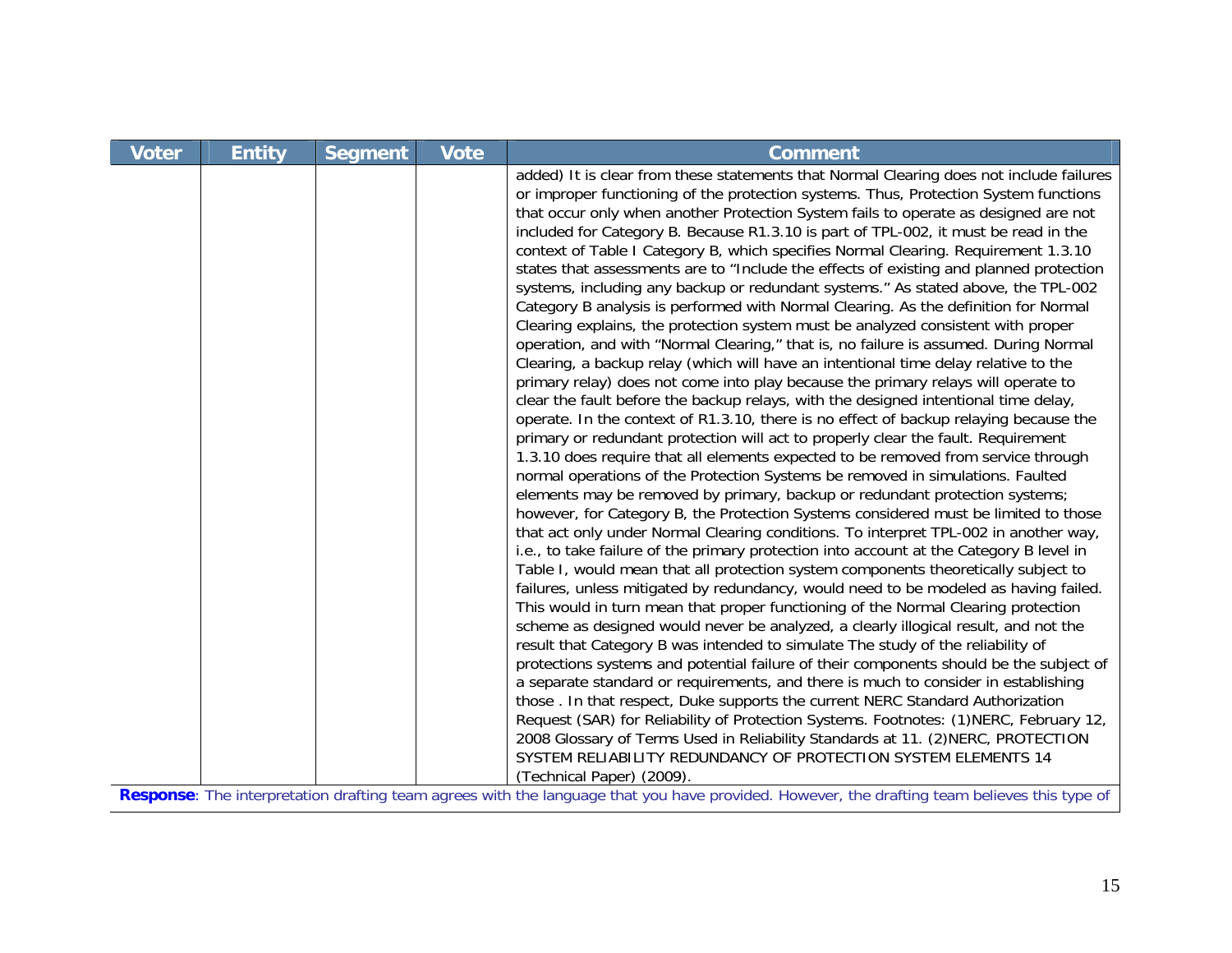| <b>Voter</b>     | <b>Entity</b>                                                         | Segment | <b>Vote</b> | <b>Comment</b>                                                                                                                                                                                                                                                                                                                                                                                                                                                                                                                                                                                                                                                                                                                                                                                                                                                                                                                                                                                                                    |  |  |
|------------------|-----------------------------------------------------------------------|---------|-------------|-----------------------------------------------------------------------------------------------------------------------------------------------------------------------------------------------------------------------------------------------------------------------------------------------------------------------------------------------------------------------------------------------------------------------------------------------------------------------------------------------------------------------------------------------------------------------------------------------------------------------------------------------------------------------------------------------------------------------------------------------------------------------------------------------------------------------------------------------------------------------------------------------------------------------------------------------------------------------------------------------------------------------------------|--|--|
|                  | background information is not necessary to derive the interpretation. |         |             |                                                                                                                                                                                                                                                                                                                                                                                                                                                                                                                                                                                                                                                                                                                                                                                                                                                                                                                                                                                                                                   |  |  |
| Jacquie<br>Smith | ReliabilityFirst<br>Corporation                                       | 10      | Negative    | agree with most of the interpretation. The interpretation correctly states what TPL-<br>002a R1.3.10 is not requiring, but is not providing guidance as to what it does require.<br>Absent a statement of what it does require, the interpretation is incomplete. We<br>would like to see a more complete interpretation of TPL-002-0a R1.3.10. I believe this<br>language could be a requirement for verification of relay coordination, and where mis-<br>coordination exists with back-up or redundant systems, the simulated outaging of all<br>equipment that would be taken out of service due to this mis-coordination. It also<br>could be a requirement that load transfer systems, which provide back-up and<br>redundant service to customers, be included in the contingency analysis. It also could<br>be a reference to relay schemes where a failure of communications could result in the<br>breaker furthest from the fault being a few cycles slower in opening, than when<br>communications function properly. |  |  |

**Response**: The interpretation covers what is required under Requirement R1.3.10 by including the following background:

Requirement R1.3 and sub-requirement R1.3.10 of standard TPL-002-0a contain three key obligations:

- That the assessment is supported by "study and/or System simulation testing that addresses each of the following categories, showing System performance following Category B of Table 1 (single Contingencies)."
- $\bullet$ "…these studies and simulations shall be acceptable to the associated Regional Reliability Organization(s)."
- $\bullet$ "Include the effects of existing and planned Protection Systems, including any backup or redundant systems."

The interpretation drafting team agrees that due diligence regarding relay coordination and relay timing issues are crucial to the reliability of the System. Relay coordination is codified in the PRC series of standards. Expanding the interpretation to include a "requirement for verification of relay coordination" and to require the inclusion of an analysis of the effects of a lack of coordination is beyond the scope of an interpretation.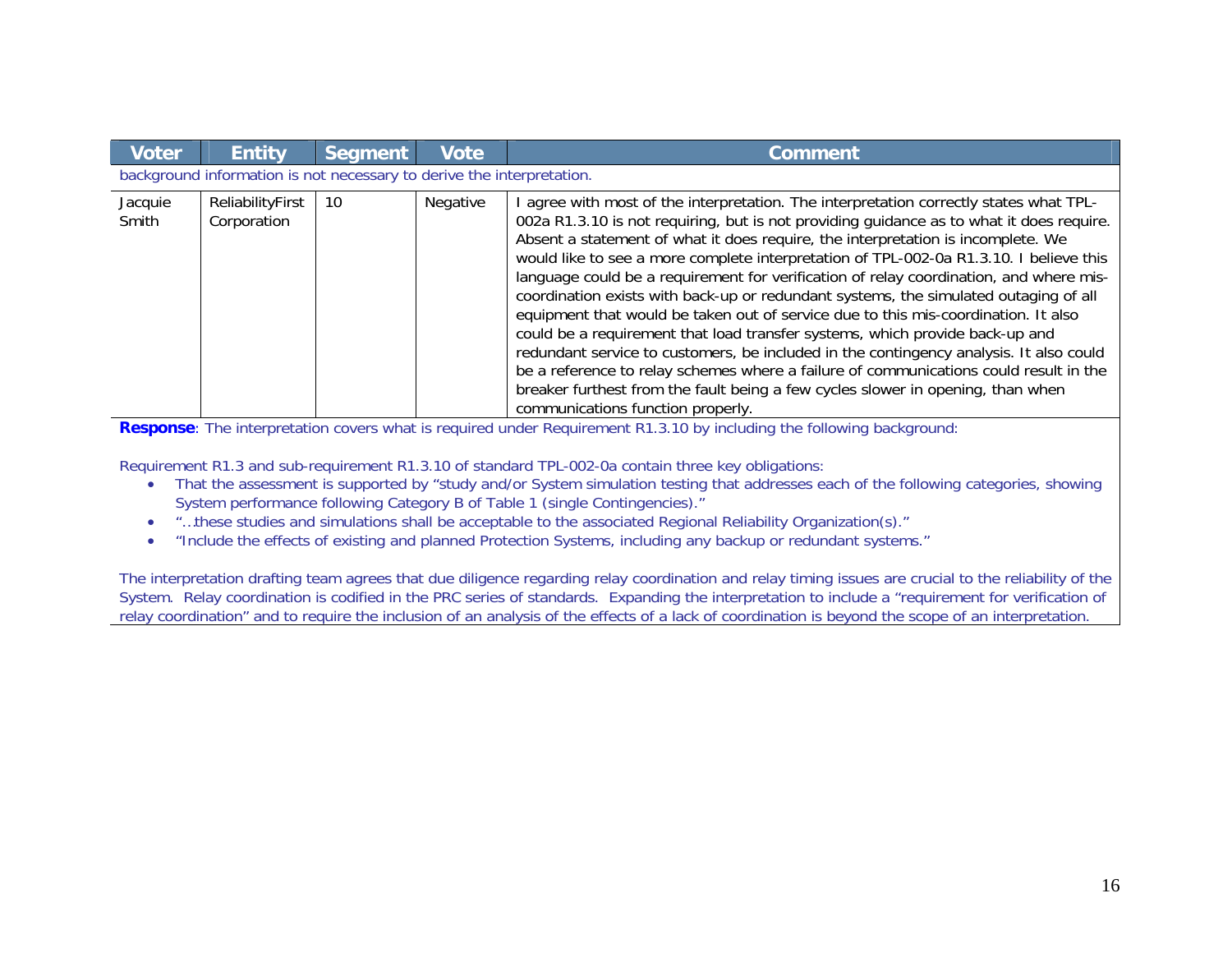| <b>Voter</b>                       | <b>Entity</b>                             | Segment | <b>Vote</b> | <b>Comment</b>                                                                                                                                                                                                                                                                                                                                                                                                                                                                                                                                                                                                                                                                                                                                                                                                                                                                                                                                                                                                                                                                                                                                                                                                                                                                                                                                                                                                                                                                                                                                                                                                                                                                                                                                                                                                         |
|------------------------------------|-------------------------------------------|---------|-------------|------------------------------------------------------------------------------------------------------------------------------------------------------------------------------------------------------------------------------------------------------------------------------------------------------------------------------------------------------------------------------------------------------------------------------------------------------------------------------------------------------------------------------------------------------------------------------------------------------------------------------------------------------------------------------------------------------------------------------------------------------------------------------------------------------------------------------------------------------------------------------------------------------------------------------------------------------------------------------------------------------------------------------------------------------------------------------------------------------------------------------------------------------------------------------------------------------------------------------------------------------------------------------------------------------------------------------------------------------------------------------------------------------------------------------------------------------------------------------------------------------------------------------------------------------------------------------------------------------------------------------------------------------------------------------------------------------------------------------------------------------------------------------------------------------------------------|
| <b>Brad</b><br>Chase               | Orlando<br><b>Utilities</b><br>Commission |         | Negative    | OUC agrees with the overall intent of the interpretation and believes it properly and<br>thoroughly responds to the questions asked. However OUC is concerned that in<br>answering the question asked by PacifiCorp by rephrasing the question, the<br>interpretation may have unintended consequences. The teams response was "TPL-<br>002-0 R1.3.10 does require that all elements expected to be removed from service<br>through normal operations of the Protection Systems be removed in simulations". We<br>are concerned that a literal reading of this interpretation in isolation, could result in a<br>determination that any simulations that did not remove all elements as they would be<br>removed by a protection system must be discarded as not valid. This is not the only<br>way to apply R1.3 and R1.3.10, and it was probably not the teams intent to imply as<br>such. OUC would appreciate clarification from the team on this matter in a comment<br>response, and if a revision of the interpretation is made that clarification be<br>incorporated into it.                                                                                                                                                                                                                                                                                                                                                                                                                                                                                                                                                                                                                                                                                                                                  |
| Ballard<br>Keith<br><b>Mutters</b> | Orlando<br><b>Utilities</b><br>Commission | 3       | Negative    | OUC agrees with the overall intent of the interpretation and believes it properly and<br>thoroughly responds to the questions asked. However OUC is concerned that in<br>answering the question asked by PacifiCorp by rephrasing the question, the<br>interpretation may have unintended consequences. The teams response was "TPL-<br>002-0 R1.3.10 does require that all elements expected to be removed from service<br>through normal operations of the Protection Systems be removed in simulations". We<br>are concerned that a literal reading of this interpretation in isolation, could result in a<br>determination that any simulations that did not remove all elements as they would be<br>removed by a protection system, even if the "incorrectly modeled" elements did not<br>have any impact on the study area, must be discarded as not valid. In addition, this<br>literal reading is problematic since many entities run simulations that include all single<br>contingencies on their system and neighboring systems, and then, create additional<br>simulations to model where multiple elements are removed from service as a part of a<br>single contingency to supplement those cases. This literal reading would make it<br>where the entire "single contingency" simulation would not be valid since it include<br>one or more individual contingencies that were not modeled correctly, even though<br>the planner modeled them correctly in the supplemental simulations. This is not the<br>only way to apply R1.3 and R1.3.10, and it was probably not the team's intent to<br>imply as such. OUC would appreciate clarification from the team on this matter in a<br>comment response, and if a revision of the interpretation is made that clarification be<br>incorporated into it. |